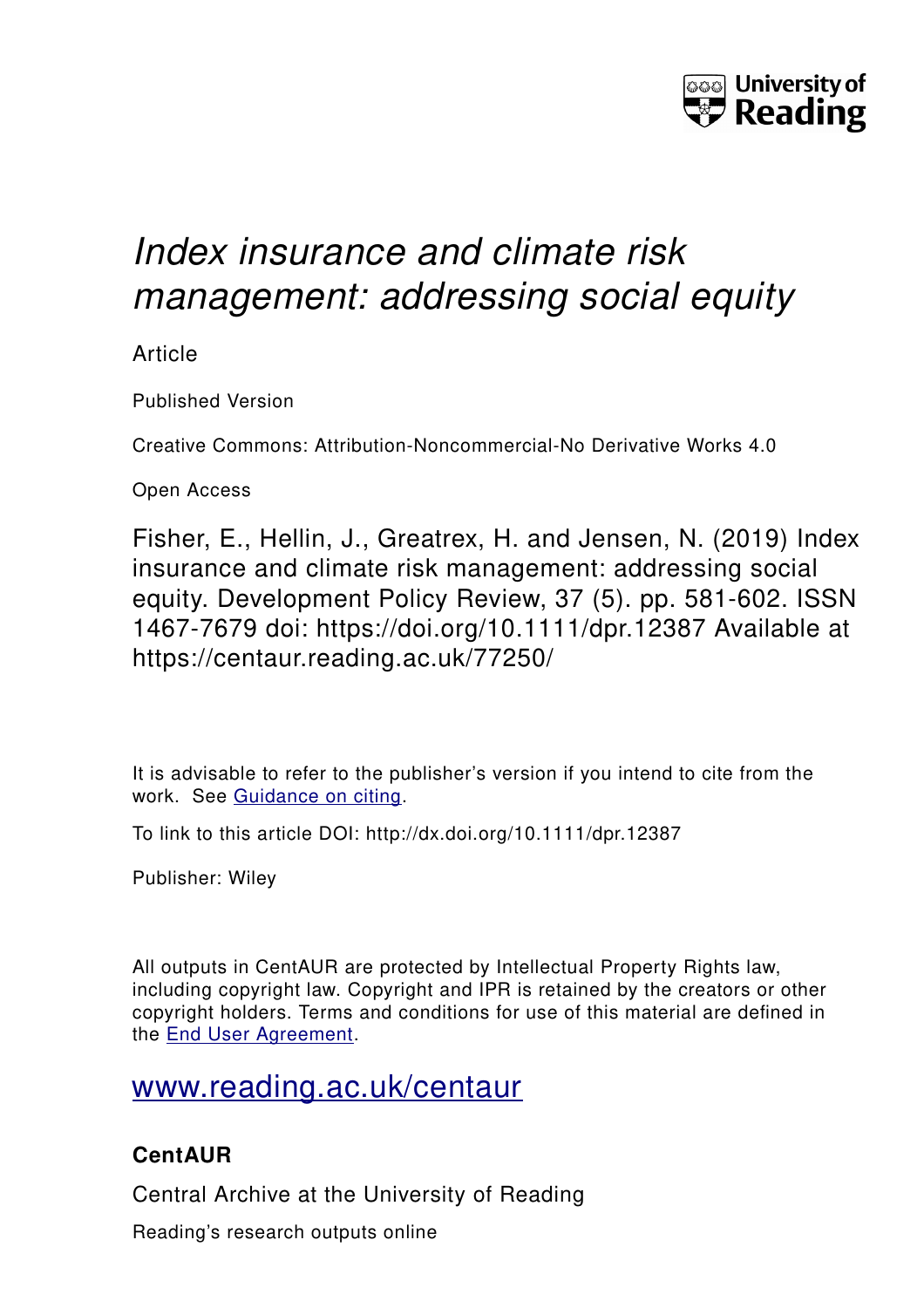DOI: 10.1111/dpr.12387

#### **ARTICLE**

## **Index insurance and climate risk management: Addressing social equity**

**Eleanor Fisher1** | **Jon Hellin2,5** | **Helen Greatrex<sup>3</sup>** | **Nathaniel Jensen4**

<sup>1</sup>School of Agriculture, Policy and Development, Univesity of Reading, Reading

2 International Maize and Wheat Improvement Center (CIMMYT), Texcoco, México

3 Financial Instrument Sector team, International Research Institute for Climate and Society, Columbia University, New York, New York

4 International Livestock Research Institute, Nairobi, Kenya

5 International Rice Research Institute, Los Baños, Laguna, Philippines

#### **Correspondence**

Eleanor Fisher [e.fisher@reading.ac.uk](mailto:e.fisher@reading.ac.uk)

#### **Abstract**

Fair distribution of benefits from index insurance matters. Lack of attention to social equity can reinforce inequalities and undermine the potential index insurance holds as a tool for climate risk management that is also pro‐poor. The aims of this article are to: (a) examine social equity concerns raised by index insurance in the context of climate risk management, (b) consider how greater attention can be paid to social equity in index insurance initiatives, and (c) reflect on the policy challenges raised by taking social equity into account as a mechanism for climate risk reduction. The article draws on learning from the CGIAR's Research Program on Climate Change, Agriculture and Food Security (CCAFS) and presents the cases of the Index Based Livelihoods Insurance (IBLI) and Agriculture and Climate Risk Enterprise Ltd. (ACRE) in East Africa. It proposes a framework for unpacking social equity related to equitable access, procedures, representation and distribution within index insurance schemes. The framework facilitates identification of opportunities for building outcomes that are more equitable, with greater potential for inclusion and fairer distribution of benefits related to index insurance. The article argues that systematically addressing social equity raises hard policy choices for index insurance initiatives without straightforward solutions. Attention to how benefits and burdens of index insurance are distributed, suggests the

This is an open access article under the terms of the [Creative Commons Attribution-NonCommercial-NoDerivs](http://creativecommons.org/licenses/by-nc-nd/4.0/) License, which permits use and distribution in any medium, provided the original work is properly cited, the use is non-commercial and no modifications or adaptations are made. © The Authors 2018. *Development Policy Review* published by John Wiley & Sons Ltd on behalf of Overseas Development Institute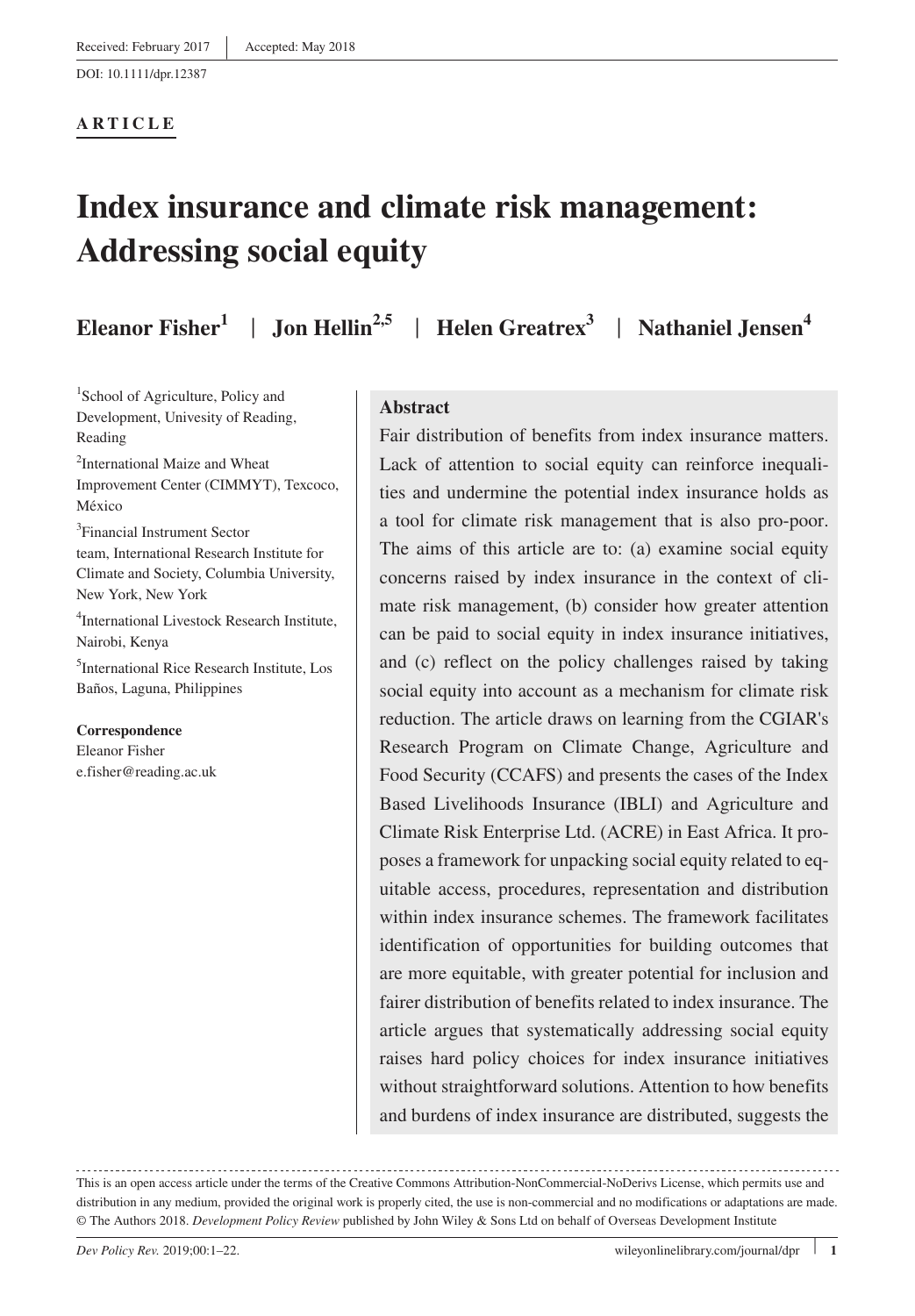unpalatable truth for development policy that the poorest members of rural society can be excluded. Nevertheless, a focus on social equity—facilitated by the framework opens up opportunities to ensure index insurance is linked to more socially just climate risk management. At the very least, it may prevent index insurance from generating greater inequality. Taking social equity into account, thus, shifts the focus from agricultural systems in transition per se to systems with potential to incorporate societal transformation through distributive justice.

#### **KEYWORDS**

agriculture, climate risk management, index insurance, inequality, social equity

#### **1** | **INTRODUCTION**

Interventions designed to manage climate risk bring issues of social equity to the fore, both with respect to how outcomes are distributed across society and to how consequences will play out for future generations. Nevertheless, a focus on social equity is not inherent within the design of climate adaptation strategies, and therefore needs to be deliberately addressed (Eriksen & Brown, 2011; Collins, 2018). Climate change emerges from vast inequities in the division of responsibilities for its causes and in the distribution of impacts around the globe. The brunt of these impacts is disproportionately borne by poor and vulnerable people, especially considering the relatively small contribution that they make to the factors driving climate change.

A focus on social equity—namely fairness in how people are treated in society, taking into account the social determinants and distribution of advantage or disadvantage, including ways the latter can be overcome—focuses attention on the social dynamics of interventions designed to tackle climate risk. This requires an understanding of how people's access to and uptake of climate risk‐management interventions is shaped by existing inequalities, including those related to the uneven distribution of climate risk. In this context, the pursuit of equitable outcomes may involve trade‐offs with other components of an intervention (e.g. between rapid scaling up vs longer‐term strategies to incorporate more impoverished farmers) or wider policy demands. These processes expose relations of power, as the politics of distribution are negotiated. Thus, addressing social equity is not simply a technical concern.

Against this broader debate, our article focuses on index insurance as a way to facilitate farmer adoption of climate‐smart agricultural practices, and hence help smallholder farmers in developing countries manage losses due to risks associated with climate change. We recognize that linking index insurance to questions of social equity risks snaring climate risk management in debates over the politics of resource access and distribution. We suggest, however, that failing to pay attention to issues of social equity can result in distortions and inefficiencies that threaten the sustainability of climate adaptation and the broader contribution of agriculture to the achievement of the Sustainable Development Goals (SDGs). As Haddad (2015) argues, ignoring questions of equity is both a moral issue and a practical concern, given a body of evidence suggesting that disparities rising out of inequality can impede development outcomes. He further adds that given equal costs of action, development returns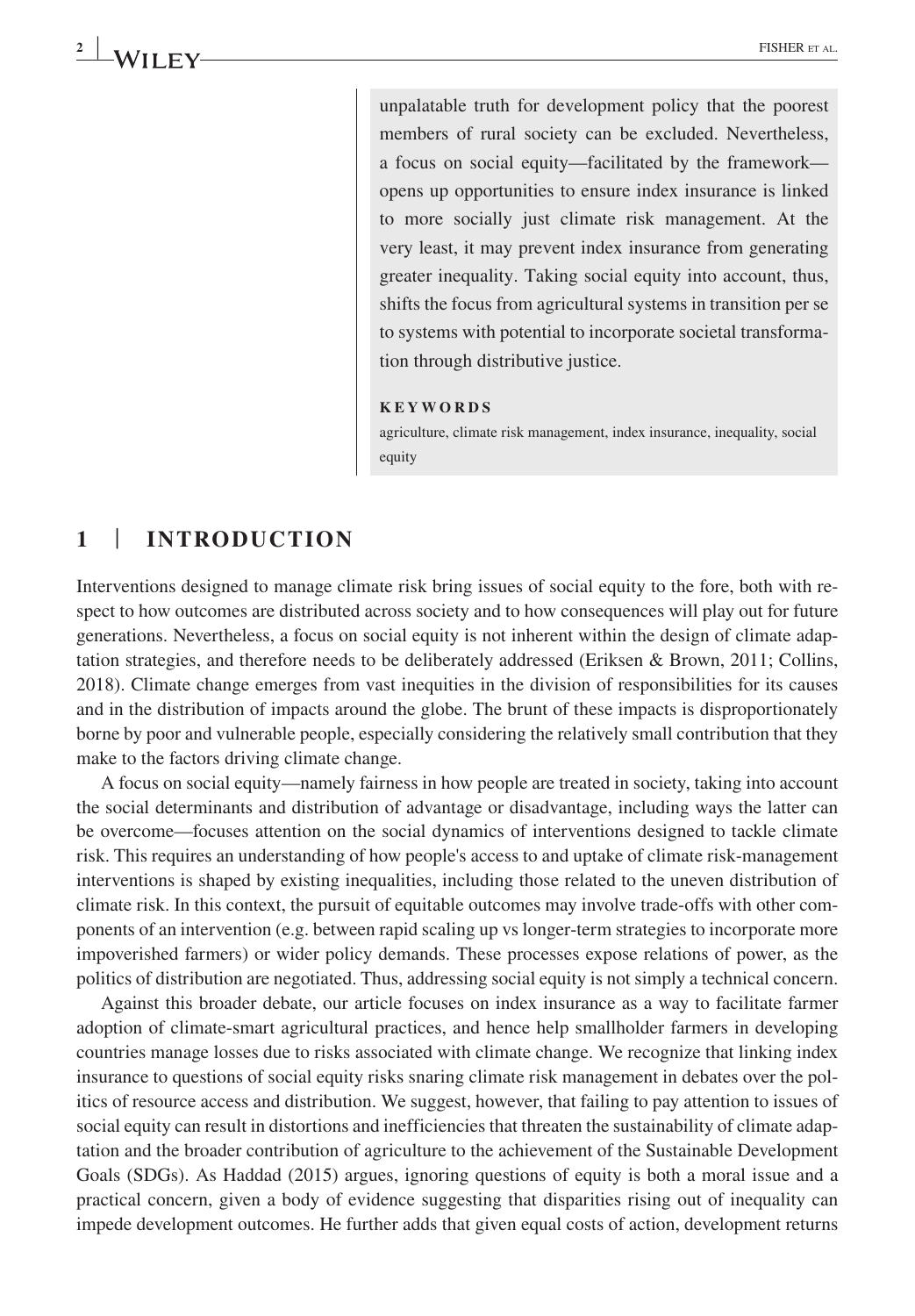can be greatest when those with the least are targeted. A key issue, however, is whether these returns

will be realized in practice, particularly if the costs of working with the most vulnerable and poorer groups of people are high, and if the wider public policy context presents challenges for development (Glaesener‐Nasr, 2017).

Attention to the role of insurance for tackling some of the negative repercussions of risk aversion and unstable farm incomes is not new (Hazell, Pomareda, & Valdes (Eds.), 1986). However, industry innovation has generated renewed interest in the potential that micro-insurance holds for climate risk management by smallholder farmers in developing countries (Bogale, 2015; Carter, 2017; Carter, Cheng, & Sarris, 2016; Carter, Janzen, & Stoeffler, 2018; Hess & Hazell, 2015; Janzen & Carter, 2013; Jensen & Barrett, 2017; Miranda & Farrin, 2012; Schaefer & Waters, 2016). Unlike conventional indemnity insurance, which relies on direct measurement of the loss or damage suffered, index insurance provides a payment for loss based on a predetermined index, for example rainfall levels, average area yield or livestock mortality rates. Advocates of index insurance argue that with the advantages of cost reduction, timely payouts and the use of an objective index to minimize adverse selection and moral hazard, it can overcome costly or unfeasible loss assessment by conventional means, particularly where there are a large number of small-scale farmers or where insurance markets are underdeveloped (World Bank, 2015).

Supply of micro‐insurance by the private sector has been given significant impetus by the commitment of donors and governments, including through public and philanthropic funds, to develop inclusive insurance markets (Hess & Hazell, 2015; World Bank, 2015; USAID, 2013). As Wanczeck, McCord, Wiedmaier‐Pfister, and Biese (2017) identify, a significant driver of this commitment is the way "inclusive insurance" can form part of wider development agendas, for example to realize the SDGs and/or to address climate change. In this respect, insurance is deemed to have the potential to contribute to at least six SDGs.<sup>1</sup> Similarly, there is growing emphasis on insurance in the United Nations Framework Convention on Climate Change (UNFCCC) processes. In 2015, climate risk transfer was given a significant boost by the Sendai Framework for Disaster Risk Reduction, the COP21 Paris Agreement, and the Group of Seven (G7) InsuResilience initiative aiming to insure an additional 400 million vulnerable individuals against climate risks by 2020, supported by G7 commitment of USD 550 million.

Much of the literature on index insurance addresses the virtues of the product, technical considerations and difficulties in scaling up. Less attention has been paid to how farmers' access to index insurance interfaces with inequalities already present in farming populations, or of the differential social impact of index insurance schemes upon an already heterogeneous rural population. Studies exploring socioeconomic and welfare issues include Bageant and Barrett (2017), Chantarat, Mude, Barrett, and Turvey (2017), Janzen and Carter (2013), Jensen, Barrett, and Mude (2015), Jensen, Mude, and Barrett (2018), Jensen and Barrett (2017), Peterson and Osgood (2016) and Taylor (2016). While studies increasingly explore socioeconomic dynamics, including those related to inequality and unequal power relations, debate on index insurance and social equity per se is limited, although research is starting to highlight the need for more attention to be directed towards equity dimensions (Müller, Johnson, & Kreuer, 2017; Reeves, 2017).

In this article, we suggest that as a form of micro‐insurance, more attention needs to be directed to issues of social equity if index insurance is to be considered a socially sustainable climate change

<sup>&</sup>lt;sup>1</sup>Namely: SDG 1: End poverty in all its forms everywhere; SDG 2: End hunger, achieve food security and improved nutrition and promote sustainable agriculture; SDG 3: Ensure healthy lives and promote well-being for all at all ages; SDG 5: Achieve gender equality and empower all women and girls; SDG 8: Promote sustained, inclusive and sustainable economic growth, full and productive employment and decent work for all; SDG 13: Take urgent action to combat climate change and its impacts (Wanczeck et al., 2017).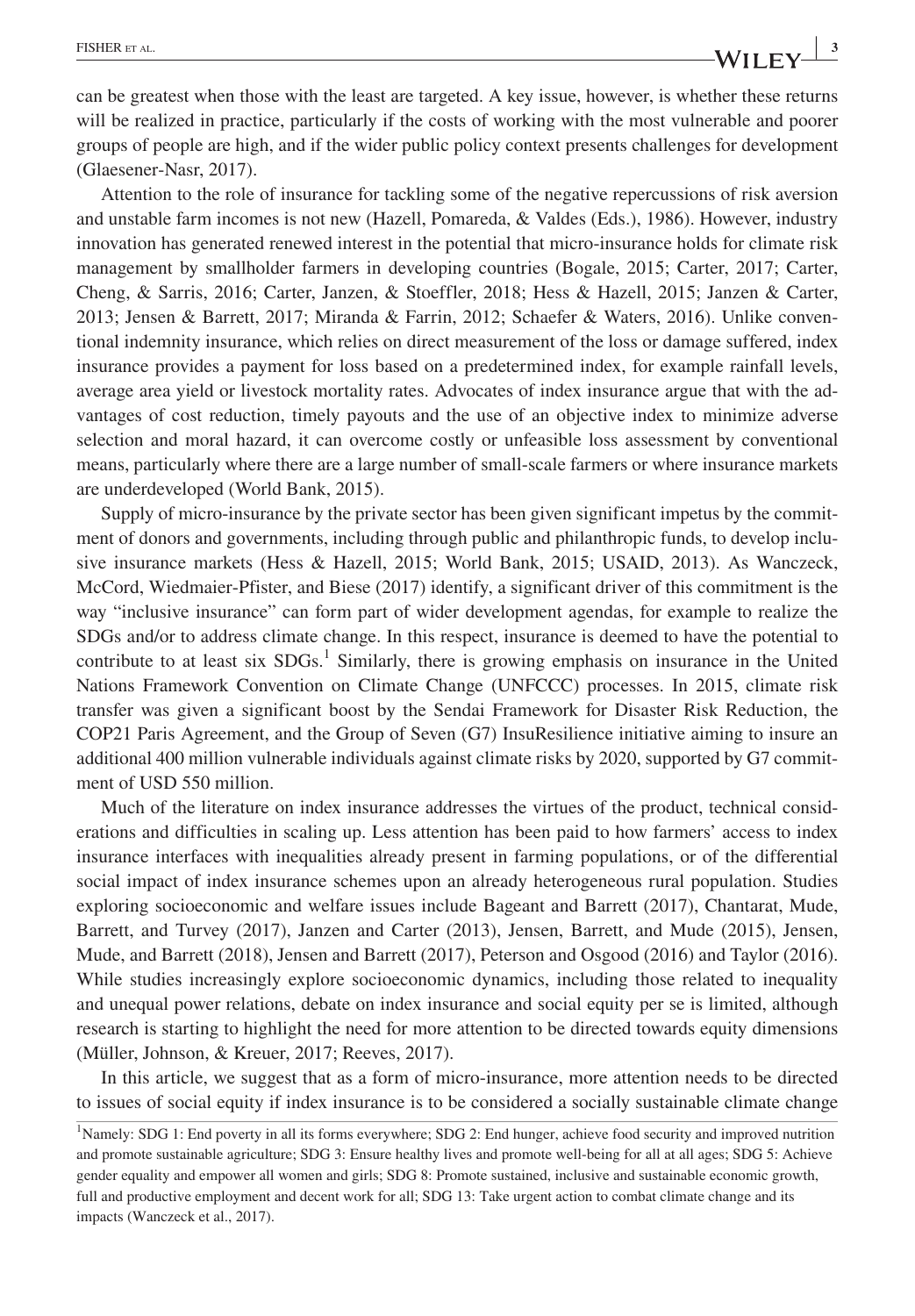adaptation tool tailored to the needs of the poor. An oft-repeated dictum is that poor people in developing countries carry the burden of impacts from climate change while contributing little to its causes. Considering index insurance from an equity perspective raises the moral proposition that farmers ought not to pay an insurance premium to adapt to climate risks they have not created. We do not dismiss this proposition. Rather, operating as we do on projects and research within countries where index insurance is being rolled out to millions of farmers (often combined with other products and services that farmers may or may not pay for themselves), we seek to stimulate discussion over whether and how attention to social equity can increase fair access to opportunities afforded by index insurance. For us, this opens up the potential to ensure climate change adaptation is linked to more equitable social transformation. We recognize that index insurance cannot be a panacea to generate fair outcomes beyond the scope of the intervention, but at the very least there is a need to avoid making existing inequalities worse.

To explore issues of social equity in the context of index insurance and climate risk management, we draw on learning from CGIAR's<sup>2</sup> research programme on Climate Change Agriculture and Food Security (CCAFS) (CCAFS, n.d.).<sup>3</sup> Some of this learning is captured in Greatrex et al. (2015). It is also informed by our participation in international meetings<sup>4</sup> that reflect increasing interest in the role of index insurance in agricultural development (e.g. the Global Index Insurance Facility managed by the World Bank Group). Linked to this specialized background, we explore social equity issues in the context of two index insurance schemes in East Africa: Index‐based Livestock Insurance (IBLI) and Agriculture and Climate Risk Enterprise Ltd. (ACRE). The schemes were selected to provide contextually specific comparison and contrast to demonstrate processes shaping distributional outcomes. The examples draw on published information, but are also informed by the authors' first-hand engagement with these schemes (Greatrex et al., 2015; Hellin, Hansen, Rose, & Braun, 2017; Jensen et al., 2014, 2015; Jensen & Barrett, 2017).

We examine the following questions: first, what are the social equity implications of index insurance in the context of climate risk management? Second, how can greater attention be paid to social equity considerations within index insurance initiatives? And, third, what policy challenges are raised by taking social equity into account as a mechanism for climate risk reduction? To address these questions, the article is structured as follows. Section 2 introduces index insurance. Section 3 turns to definitional issues on social equity as a basis for Section 4, which presents an equity assessment framework for index insurance and illustrates our argument with the cases of IBLI and ACRE. Sections 5 and 6 are our discussion and conclusions.

2 The CGIAR was formerly known as The Consultative Group on International Agricultural Research. It was established in 1971 and engages in research for a food‐secure future.

<sup>3</sup>This article draws on learning from two CCAFS research projects led by the authors: (a) Develop index insurance for drought‐prone maize‐based farming systems in East and West Africa to enhance farmer adoption of climate‐adapted germplasm, and (b) Capacitating African smallholders with climate advisories and insurance development (CASCAID).

4 International meetings include: (a) Agricultural Insurance Conference: How Can We Make It Work to Contribute to Food Security, Berlin, 27–28 November 2014, hosted by the German Federal Ministry for Economic Cooperation and Development (BMZ) in conjunction with GIIF and implemented by Deutsche Gesellschaft Für Internationale Zusammenarbeit (GIZ) Gmbh; and (b) The World Bank Group's Global Index Insurance Facility (GIIF), in collaboration with AXA Corporate Solutions, Grameen Credit Agricole Microfinance Foundation, Swiss Re Corporate Solutions, and the Impact Insurance Facility of the International Labour Organization conference on Building Innovative Solutions for the Insurance Industry, September 14–16, 2015, Paris.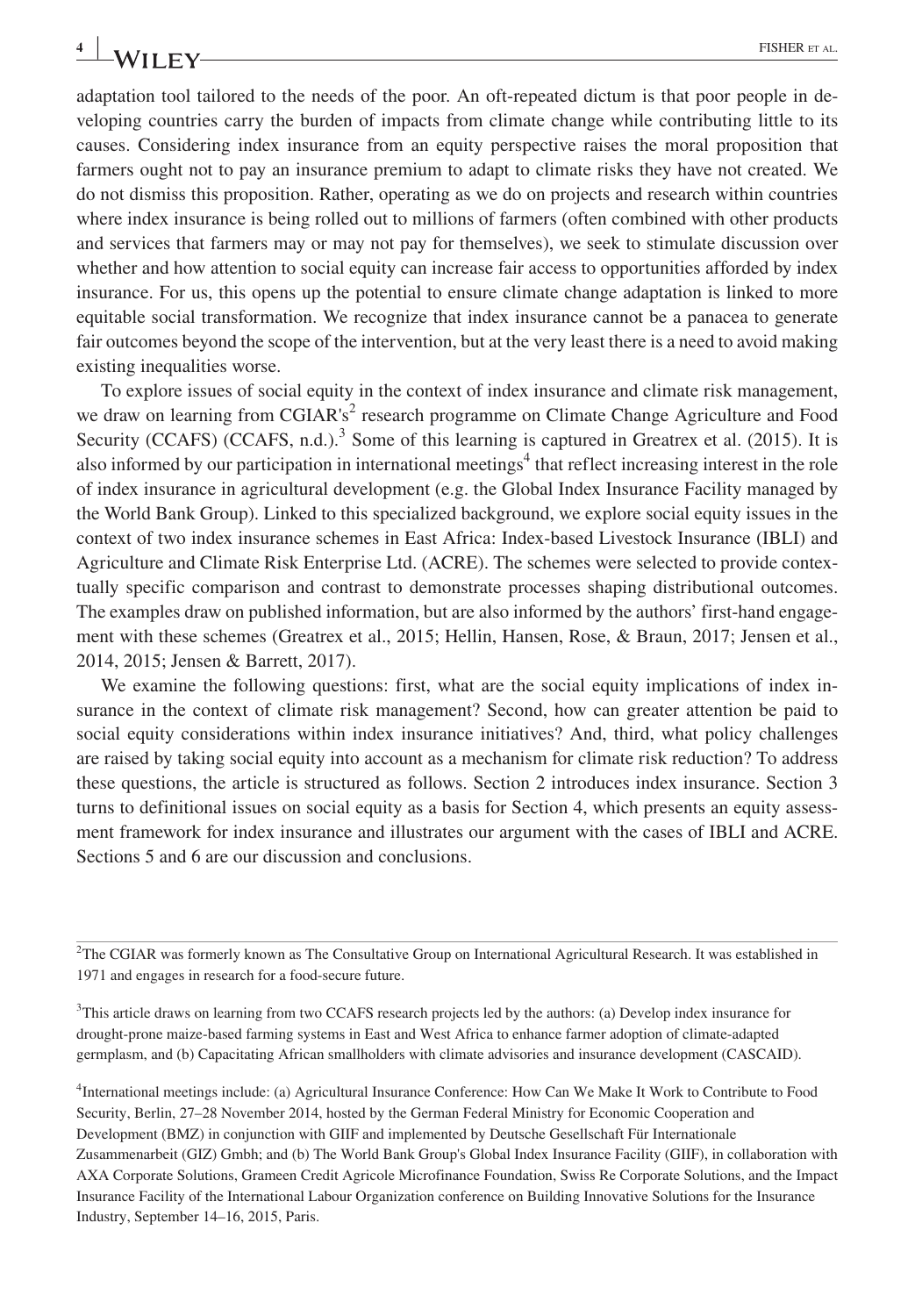### **2** | **AGRICULTURAL INSURANCE AND INDEX INSURANCE**

For countries where smallholder farming dominates the agricultural sector and where rural poverty levels are high, significant technological innovation is considered a prerequisite for agricultural transformation in the face of climate change (FAO, 2015). This is especially the case for so-called climate– smart agriculture; namely, agricultural practices and technologies that contribute to increased food security, as well as climate change adaptation (and mitigation) in a sustainable way (Neufeldt et al., 2013; Hansen et al., 2019). Decades of research have, however, identified risk and risk aversion as key impediments to farmer adoption of improved agricultural technologies and promotion of market-based development (Dercon, 2005; Carter et al., 2016). Advocates of agricultural index insurance herald it as a mechanism to manage this risk and to improve smallholder production.

Harvest failure due to climatic events, economic fluctuations and illness are prominent among the risks faced by rural households. Such risks may be idiosyncratic, affecting an individual or household, or aggregate, affecting a community or region (Dercon, 2005). Index insurance, which protects farmers from a clearly identified hazard, is designed for aggregate risk that covers a large area and therefore many farming households (e.g. area yield assessment) or a specific climate risk that negatively impacts farmer livelihoods in a given location (e.g. weather‐based index insurance) (Greatrex et al., 2015). Payouts are triggered not by observed crop losses, but rather when a proxy (index)—such as the amount of rain during a certain period or the average yield over a larger area—falls above or below a pre‐specified threshold. An index can be based on any objective data source for which there is an historical record and that closely correlates to the loss that is the subject of concern.

An agricultural insurance product will never remove all of the risks faced by a farmer, and many programmes are "single peril," covering a specific risk. Index insurance is therefore most effective at mitigating the impacts of risk in locations where there is an overriding, externally measurable peril, which is causing substantial negative impact. It also works best where losses are homogenous in a defined area and highly correlated with the indexed peril (Elabed, Bellemare, Carter, & Guirkinger, 2013). To date, most index insurance efforts have focused on the risk of rainfall deficit, i.e. drought, although other indices are available (Dick & Stoppa, 2011; Greatrex et al., 2015).

Index insurance against yield loss allows specific risks to be transferred to agricultural insurance markets. It is posited that this can increase farmers' access to credit: by taking up insurance, climate risk can be addressed and, hence, banks and other lenders are encouraged to make loans to farmers which, in turn, facilitate farmer' investment in productivity, including the use of new agricultural technologies, such as drought tolerant crop varieties (Bobojonov, Aw‐Hassan, & Sommer, 2014; World Bank, 2015), that have medium‐ and long‐term climate adaptation implications. Hence, insurance can increase resilience not only by providing a payout in bad years, thus helping farmers to protect their assets, but also by enabling farmers to improve production in better years (Greatrex et al., 2015; Hellmuth, Osgood, Hess, Moorhead, & Bhojwani, 2009; GIIF, 2015a).

Climate change adaptation can be achieved either through bundling of farm inputs with insurance, or through including insurance within a larger risk‐management portfolio. Examples of the former include ACRE (Wills, de Chorivit, Pshenichnaya, Morain, & Khadar, 2015), and insurance linked with credit in Zambia (GIIF, 2015b). The R4 Rural Resilience Initiative is an example of the latter approach whereby farmers can pay for the insurance through labour on climate‐smart agricultural projects (Food for Assets), alongside access to credit and savings (Madajewicz, Tsegay, & Lee, 2017). Insurance contracts are increasingly "bundled" with other products (on a mandatory or voluntary basis), including productivity‐enhancing inputs and credit to improve farmer uptake of technologies and to increase financial institutions' willingness to lend. However, despite popularity, rigorous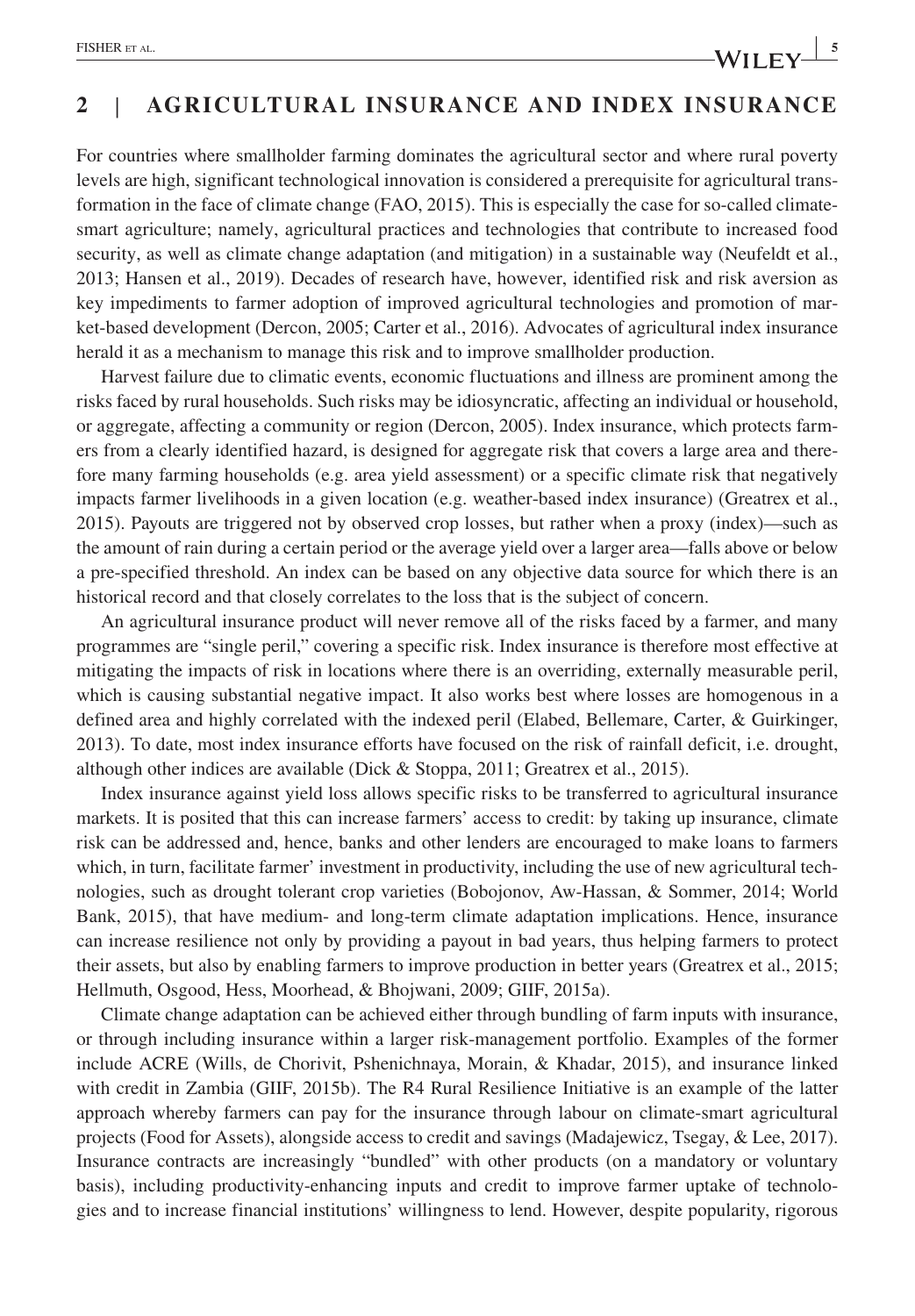**<sup>6</sup> <sup>|</sup>** FISHER et al.

evidence of the impact of "bundling," such as combining insurance and credit, is limited to date (Marr, Winkel, van Asseldonk, Lensink, & Bulte, 2016).

#### **2.1** | **Expanding Index Insurance**

Since emerging in the 1980s, index insurance is now reaching millions of farmers. Hess and Hazell (2016) estimate that in 2014 there were approximately 198 million farmers insured: approximately 650,000 in Africa, 3.3 million in Latin America and the Caribbean, 194.2 million in Asia. Coverage on this scale is achieved by different levels of index insurance, which implies different approaches to insurance provision (Thorburn, 2017).<sup>5</sup>

At the micro-level are programmes to promote policies purchased by individuals or groups, like livestock herders in Mongolia or East Africa (Hellmuth et al., 2009; World Bank, 2015) or rice farmers in Haiti (Bélanger, 2016). At meso‐level are so‐called risk aggregators, insuring entities rather than individuals (banks, microfinance institutions, agri‐businesses or national export companies), like ACRE, described in Section 4. Straddling meso‐ and macro‐level are schemes being scaled‐up countrywide, such as the Zambian Government incorporating weather index insurance into its Farmer Input Support Programme using a dataset generated at the University of Reading (Maidment et al., 2017; GIIF, 2015b). At macro‐level, insurance involves sovereign cover, examples include budget support to the Government of Malawi in the case of drought (Hess & Syroka, 2005) and the Africa Risk Capacity (ARC), a pan‐African drought risk facility building a shared safety net between African nations (ARC, 2016).

There are technicalities that effect both scaling and reliability of index insurance. An important aspect relates to the existence and reliability of relevant data. Index insurance lowers transaction costs compared to indemnity insurance, but also introduces basis risk, which is the difference between actual loss and the payout on an insurance contract. For index insurance targeted at individual farmers (i.e. micro‐level) basis risk can result in a farmer experiencing yield loss, but not receiving a payout, or in a payout being triggered without any loss being experienced (Dick & Stoppa, 2011). As Thorburn (2017) highlights, micro-level stakeholders—for whom potential for basis risk is greatest—are least able to withstand adverse basis risk, compared to those within meso‐ and macro‐level schemes. Even at a macro‐level, however, there is criticism of the assumptions built into an insurance model having a negative impact on the poorest farmers and reinforcing existing inequalities (Reeves, 2017).

Characterized as the "Achilles heel" of index insurance (Jensen et al., 2018), basis risk has implications for farmer demand for the product, the value that insurance policies hold for clients, and for the cost to insurance companies. If basis risk and price elasticity are correlated, mechanisms to lower basis risk are vital for increasing demand (Marr et al., 2016). In this regard, new modelling, for example based on advances in remote‐sensing and on proxy‐based climate reconstructions, is extending instrumental records by hundreds of years and/or providing increasingly greater accuracy for climate information at high temporal resolution (Bell et al., 2013).

Many index insurance schemes (micro, meso and macro) rely on public support to facilitate greater involvement of private insurers and to enhance farmer uptake. This ranges from high public sector intervention, led by government, to public‐private partnerships (PPPs), or private system led interventions (Varangis, 2017). State (and donor) involvement is varied, ranging from provision of an enabling regulatory environment; incorporating financial incentives; developing information systems; ensuring consumer protection; investing in farmer education, weather stations and agro-meteorological research and data systems; and facilitating international reinsurance or subsidies to correct initial

<sup>&</sup>lt;sup>5</sup>For examples see the Index Insurance Forum: [https://indexinsuranceforum.org/climate-insurance.](https://indexinsuranceforum.org/climate-insurance)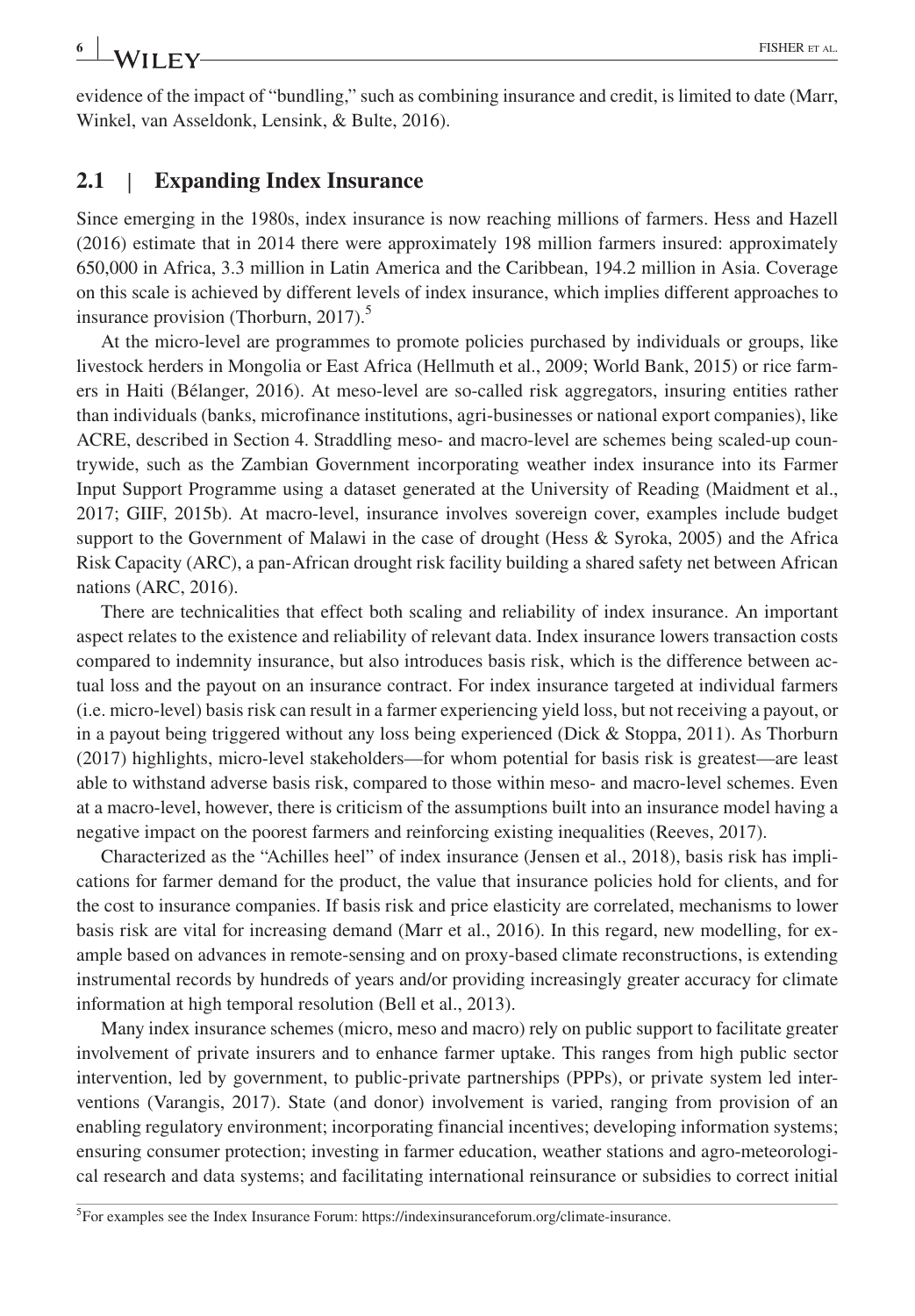market failures and externalities that hold back the development of markets for index insurance products (GIIF, 2015a). Public support can also include a subsidy for the cost of the premium to make it affordable for farmers; such subsidies are controversial and subject to ongoing debate (Hazell, Sberro‐ Kessler, & Varangis, 2017; Ricome et al., 2017). Nevertheless, when index insurance aims to achieve development objectives, these subsidies may be used to ensure a pro‐poor focus, targeting poorer categories of farmers (Hellmuth et al., 2009). In this context, affordability for poor and vulnerable people helps respond to questions of social equity (Schaefer & Waters, 2016).

Discussions surrounding index insurance tend to focus on how the field is market‐led and driven by the insurance and reinsurance industries that are motivated by business opportunities and the ability to make a profit. An understandable, but in our view overly simplistic, conclusion is that there is little opportunity to introduce consideration of social equity. This stance may be underpinned by concerns over the morality of making poor farmers in developing countries pay for climate change risks generated by the developed world. However, we caution against quick judgements. With a multiplicity of stakeholders engaged in the promotion of index insurance,<sup>6</sup> there are those for whom questions over the distribution of benefits and burdens, and of differential social impact—in short concerns over fair allocation—are highly pertinent. These stakeholders include farming communities and their representatives, but national governments, public donors and NGOs, namely those seeking to reduce poverty while also being answerable to taxpayers and gift‐givers.

#### **3** | **EQUITY AND EQUALITY**

Social equity is concerned with fairness and justice in how people are treated in society (Guy & McCandless, 2012). This implies considering how things—e.g. power, rights, resources, opportunities—are socially distributed, agreeing on principles for distribution and ensuring distribution is consistent with these principles (Jones, 2009). Focusing on social equity helps us to consider how social difference and associated inequalities may affect poor people's access to index insurance, and how processes of programme design and implementation can contribute to the distribution of fair outcomes.

There are crucial differences between equality and (social) equity. Equality refers to being the same or being treated equally. However, while equity also relates to equivalence, it may mean treating people differently to overcome barriers that can impede the realization of equal outcomes. As Sen (1992) emphasizes, societies are diverse and human diversity is not a secondary complication to be ignored or introduced "later on." Inequality is always present and is fundamental to a concern over equity. If principles of distribution address barriers that disadvantage some social groups more than others then seeking equality of outcomes, in terms of fairness and justice, may be a valid goal. For example, gender barriers may require differential targeting of women to ensure equal outcomes with men.

Our approach is informed by thinking on distributive justice (Walzer, 1983; Rawls, 1971; Frederickson, 2010) as developed within work addressing equity with respect to—variously—ecosystem services, fair trade and biofuels (Blaber-Wegg, Hodbod, & Tomei, 2015; Howard, Tallontire, Stringer, & Marchant, 2016; McDermott, Mahanty, & Schreckenberg, 2013; Pascual et al., 2014; Sikor, 2013). Like these studies, we treat social equity as multidimensional and relating to both

<sup>6</sup> Index insurance stakeholders include farmers, farmer groups, extension officers, agricultural input suppliers, insurers, insurance pools, insurance intermediaries, reinsurers, governments and public institutions, international and local non‐governmental organizations (NGOs), bilateral and multilateral donors, national meteorological agencies, remote-sensing bodies, research institutions, banks, and multilateral finance institutions, among others.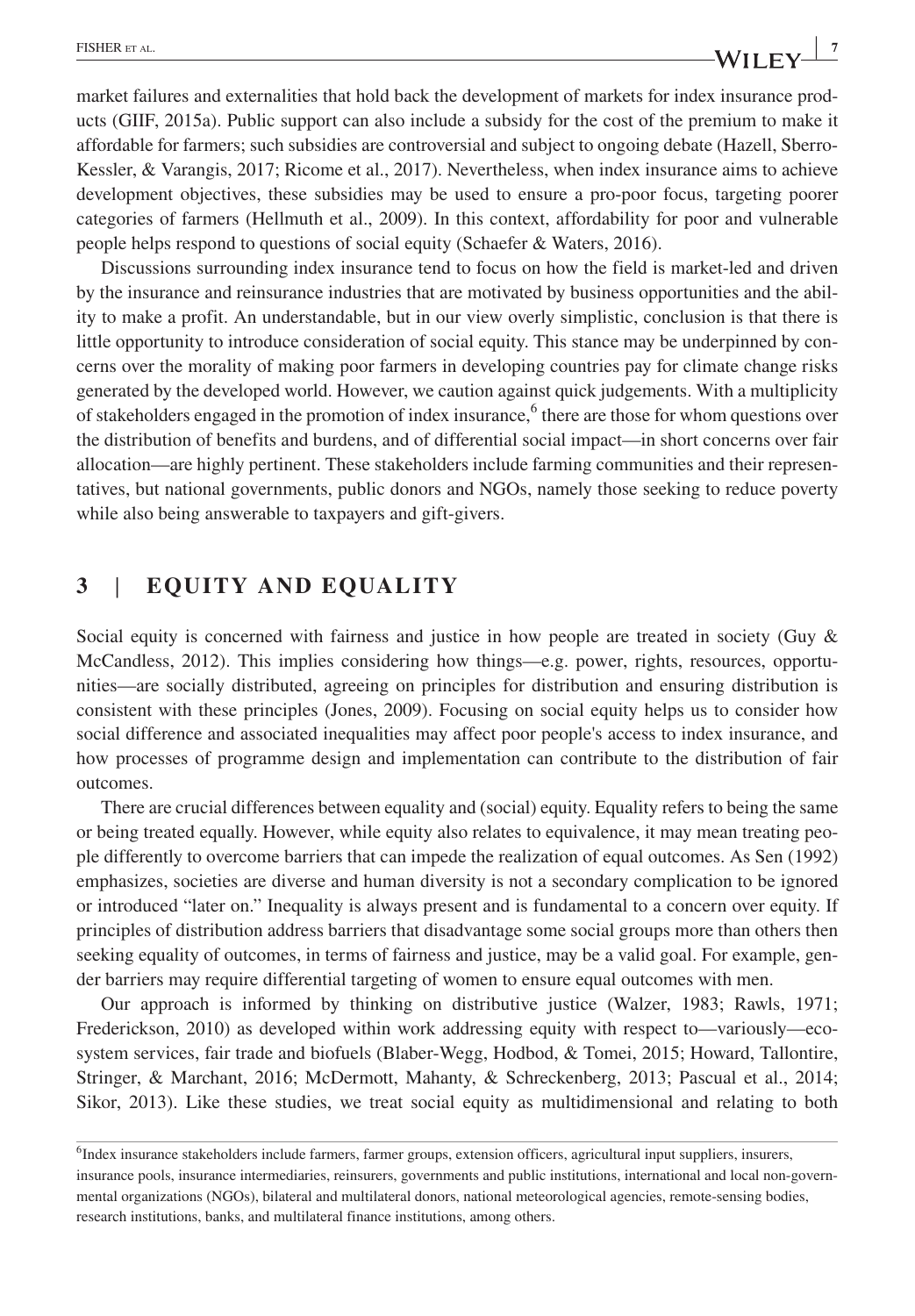processes and outcomes. Furthermore, our emphasis is on how considerations of social equity emerge in specific contexts, as claims over resources, responsibilities and distribution are made and contested (Sikor, Fisher, Few, Martin, & Zeitoun, 2013). This contrasts with a normative approach that applies universal principles to an empirical context (following Rawls, 1971). A strength of a contextually grounded approach is that it facilitates understanding of the dynamics of social equity in practice, including potential tensions between competing claims at different scales (Howard et al., 2016).

#### **4** | **INDEX INSURANCE THROUGH THE LENS OF SOCIAL EQUITY**

To ensure index insurance is as fair as possible raises the question of how issues relevant to social equity can be incorporated into the design and implementation of index insurance interventions. We present a social equity assessment framework to help "unpack" these equity issues.

Table 1 identifies four components of social equity, building the parameters that shape the scope for fair distribution: equitable access, equitable procedures, equitable representation and equitable distribution. To illustrate our argument we turn to the cases of IBLI and ACRE in East Africa, whose key features are summarized in Table 2.

#### **4.1** | **Social equity: Delineating the parameters**

The Kyoto Protocol (UNFCCC, 1998: Article 3.14) stimulated donor interest in climate insurance. One way this came about was through the Global Index Insurance Facility (IFC GIIF), initiated in 2009 to "expand the use of index insurance as a risk management tool … because it helps farmers and households reduce their risks and protect their assets and livelihoods" (World Bank, 2015, p. 5). IBLI and ACRE's precursors were started as pilots in 2009/2010 and received support from IFC GIIF, among other donors. Comparison between IBLI and ACRE highlights how different approaches have shaped social equity parameters, even given this background of a shared source of funding and time period.

Key questions identified in Table 1 include: *In what ways does the intervention give scope for social equity concerns? Which stakeholders have interests, power and/or influence in driving social equity? What opportunities and barriers exist for generating fair(er) outcomes?* We return to these questions after elaborating on the two schemes summarized in Table 2.

IBLI was developed as a risk‐management tool by research institutions (ILRI, Cornell University and University of California, Davis). It aims to mitigate the effects of drought on the welfare of pastoralists in the arid and semi‐arid rangelands of northern Kenya and southern Ethiopia by extending access to formal insurance cover. In essence, when there is severe lack of forage according to an index, registered pastoralists receive a payout.<sup>7</sup> In these rangelands, prolonged periods of abnormally low rainfall give rise to droughts, which account for in the region of 75% of livestock deaths in the Horn of Africa. With significant poverty and vulnerability, repeated drought stimulates negative coping strategies, including distress sales of livestock and reduced food consumption.

<sup>7</sup> The original index developed for Kenya was based on predicted livestock mortality calculated according to pasture availability as recorded by satellite data (the Normalized Difference Vegetation Index [NDVI]) coupled with data on livestock mortality that had been collected since 2000). Since 2014, IBLI no longer ties its indices (including those in Kenya) to livestock mortality. The index now uses statistics to standardize observations in relation to historic observations. The index has also been disaggregated so households in different locations can receive more tailored contracts, reducing the effect of idiosyncratic shocks (Jensen et al., 2018).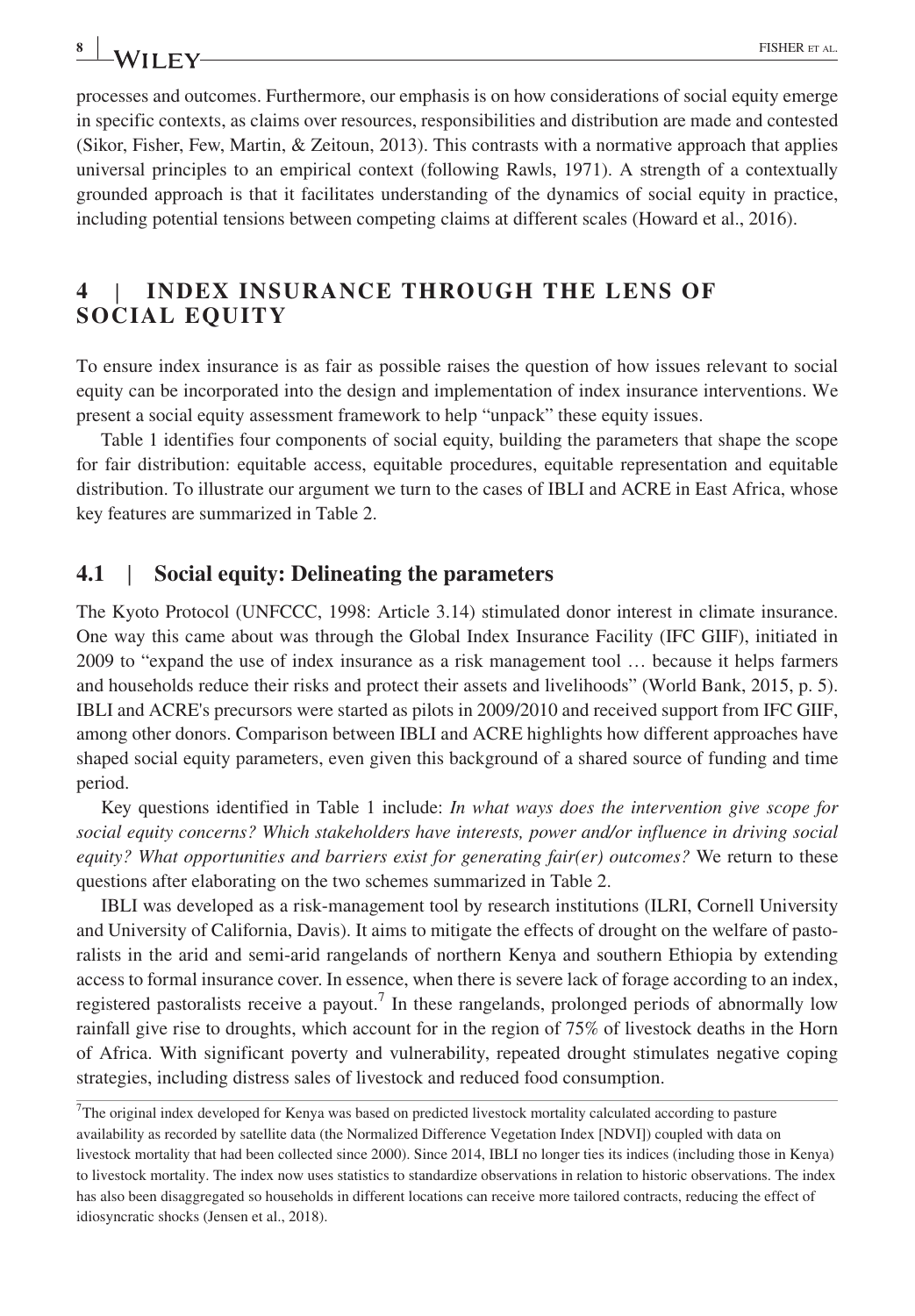#### **TABLE 1** Social Equity Assessment Framework for Index Insurance

#### **THE PARAMETERS: WHAT COUNTS FOR SOCIAL EQUITY?**

*In what ways does the intervention give scope for social equity concerns? Which stakeholders have interests, power and/or influence in driving social equity? What opportunities and/or barriers exist for generating fair(er) outcomes?*

| {}                    |                                                                                                                                                                                                                                                                                                                                                                                                                                                                                                                                                                                                                                                                                                                                                                                                                                                                                                                                                                                            |
|-----------------------|--------------------------------------------------------------------------------------------------------------------------------------------------------------------------------------------------------------------------------------------------------------------------------------------------------------------------------------------------------------------------------------------------------------------------------------------------------------------------------------------------------------------------------------------------------------------------------------------------------------------------------------------------------------------------------------------------------------------------------------------------------------------------------------------------------------------------------------------------------------------------------------------------------------------------------------------------------------------------------------------|
| Equity<br>dimension   | Key issue/examples of relevant questions                                                                                                                                                                                                                                                                                                                                                                                                                                                                                                                                                                                                                                                                                                                                                                                                                                                                                                                                                   |
| <b>Access</b>         | Whether and how farmers are able to obtain index insurance, taking into account differences<br>based on power, social characteristics (gender, ethnicity, etc.), wealth, resources and vulner-<br>ability to climate risk.<br>• Which farmers are most vulnerable to climate risks and do they have access to index insur-<br>ance? Are these farmers those who are being targeted? Are any social groups excluded?<br>$\bullet$ How inclusive is the intervention? What barriers, if any, prevent take-up of index insurance<br>by specific groups of farmers? (e.g. social, political, economic, institutional or geographi-<br>cal barriers). Do barriers relate to existing (historically rooted) inequalities?<br>• What opportunities exist to enhance take-up of index insurance?<br>• Are there gender inequalities in the: (a) Impact of climate risks? (b) Access to index insur-<br>ance? (c) Distribution of benefits? Can action be taken to address gender-related barriers? |
| <b>Procedures</b>     | Whether and how farmers and related stakeholders are able to participate in index insurance<br>scheme decision-making and/or implementation, as well as in establishing rules and proce-<br>dures themselves.<br>• Is decision-making transparent and accountable (and perceived to be so)?<br>• Which stakeholders are involved in decision-making? Are processes inclusive?<br>• Do women have equal opportunities to participate? (also taking into account opportunities<br>for different groups of women—young/old, poor/wealthy, ethnic/religious divisions, etc.)<br>• Are there effective mechanisms for dispute resolution and consumer protection?                                                                                                                                                                                                                                                                                                                               |
| <b>Representation</b> | Whether and how farmers and related stakeholders are able to have their knowledge, norms<br>and values taken into account.<br>• How are social equity and fairness understood by different stakeholders?<br>• What are farmer/stakeholder understandings of climate risk in relation to their practices?<br>Are these understandings gender differentiated?<br>• Do the experiences of farmers/stakeholders regarding the impact of climate risk accord<br>with assumptions embedded in insurance models?<br>• What knowledge and values are held regarding investment in insurance products? How do<br>they relate to other formal and informal risk-management/coping strategies engaged in by<br>men and women?                                                                                                                                                                                                                                                                         |
| <b>Distribution</b>   | Whether and how farmers and related stakeholders are able to benefit from index insurance,<br>including the distribution of benefits across a farming population.<br>• How are burdens and benefits distributed?<br>• Are benefits equitably distributed in current form (including for women)? If not, are there<br>ways to improve fair distribution?<br>• If specific groups of people are excluded from the intervention, are they able to access<br>risk-management measures more appropriate to their circumstances? E.g. social protection<br>through cash transfers.<br>• Are there unintended (and negative) social impacts? Are they mitigated?                                                                                                                                                                                                                                                                                                                                  |

Source: Authors, drawing on Howard et al. (2016) and McDermott et al. (2013).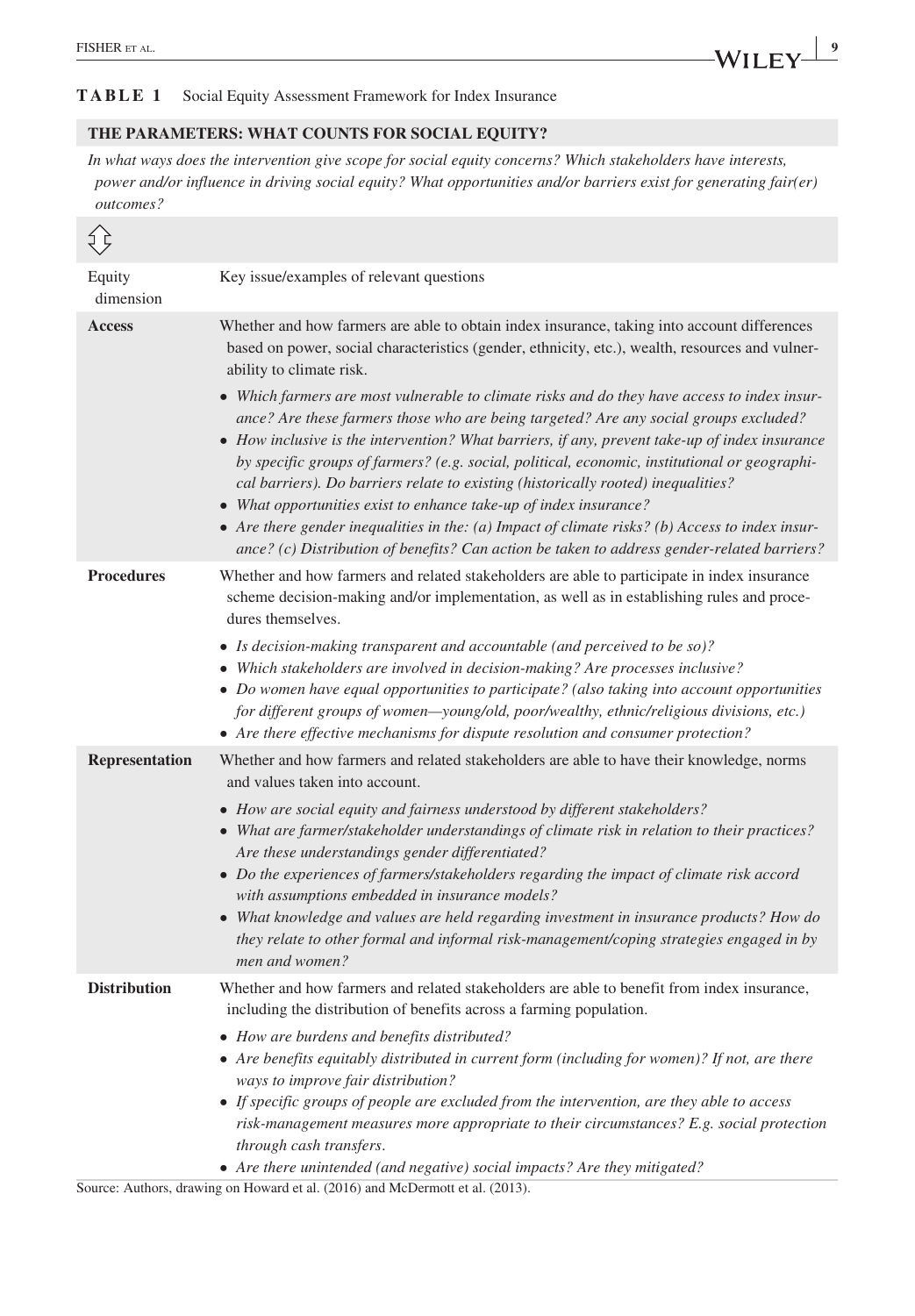IBLI's potential has prompted development of a separate product, KLIP, a macro‐level insurance product within the Government of Kenya's social protection programme. KLIP's objective is to protect the livestock of the poor and vulnerable, targeting non‐beneficiaries of the Hunger Safety Net Programme (HSNP) that own a minimum of five TLUs (Table 2). With the region's human population being 3.2 million, and assuming an average household size of 4.4 members, KLIP covers approximately 2% (14,000) of households (Kenya National Bureau of Statistics).

Since inception in 2012, IBLI's philosophy has evolved from emphasis on asset replacement to asset protection (Carter et al., 2018). Technical and product design and implementation has also changed, with contracts adjusted to improve accuracy, to generate indemnity payments earlier, and to make the drought indices more generalizable and scalable. Nevertheless, basis risk and insurance product quality remain key challenges, as do implementation mechanisms and financing (Carter et al., 2018).

In contrast to the research institution/donor‐led makeup of IBLI, ACRE represents itself as the largest private sector‐led index‐based insurance programme in Africa, although it too has received World Bank/IFC GIIF funding. ACRE aims to mitigate risk of weather shock on agricultural production, its target is smallholder farmers in general, with insurance "bundled" with other products (Table 2).

Between 2013 and 2016, estimates suggest that 579,669 (Kenya), 377,859 (Rwanda), and 168,427 (Tanzania) farmers were insured through ACRE (IIF, 2017). It is among the first schemes offering insurance protection to smallholders via mobile phones. ACRE began as Kilimo Salama in 2009—a collaboration between Syngenta Foundation,<sup>8</sup> UAP Insurance and Swiss Re backed by IFC GIIF. In 2014, it became the company ACRE. ACRE's most popular product is a replacement guarantee scheme for maize seed, but it also covers other crops, loans and dairy insurance (Ribeiro, 2017). In 2017 ACRE piloted "top‐up" cover to extend coverage for the entire season, not only the germination phase, but farmers need to pay the additional premium themselves.

ACRE's design incorporates five key partners: farmers and/or farmer groups, the micro‐insurance provider (insurers/reinsurers), seed companies and distributors, mobile network operators, and agrovets who give information and supplies (Wills et al., 2015). In 2017, an agreement was signed with the Kenya Agriculture and Livestock Research Organization (KALRO) to exploit so-called synergies, signalling a move to incorporate a state institution as a further partner.

For small-scale farmers, an organization/company ("farmer aggregator") is insured on their behalf (co‐operative bank, agribusiness/seed company, etc.); large‐scale farmers buy directly. The aggregator pays for a percentage of the insurance cost and subsequent payout, a donor pays the remainder based on a subsidy model (Wills et al., 2015). The aggregator is held to benefit through return customers and information about farmer practices. For the maize seed guarantee scheme, a farmer buys a bag of seed containing a card code active for 21 days, they register through SMS and the location is noted; satellite imagery and automated weather stations monitor rainfall and, if insufficient, there is an automatic reimbursement.

#### **4.2** | **Equitable access, procedures, representation and outcomes**

We turn to outline different social equity dimensions of IBLI and ACRE, summarized in Table 3. IBLI

The chief objective of IBLI is to extend insurance to a marginalized population with little access to modern financial tools; by implication, it was developed with social equity in mind. Equity of access is factored into IBLI contracts in four ways: first, because calculations are based on standardized TLU, different livestock types can be insured. Second, any herd size can be covered, from as little as

<sup>8</sup> Syngenta is a large agri‐business company based in Switzerland.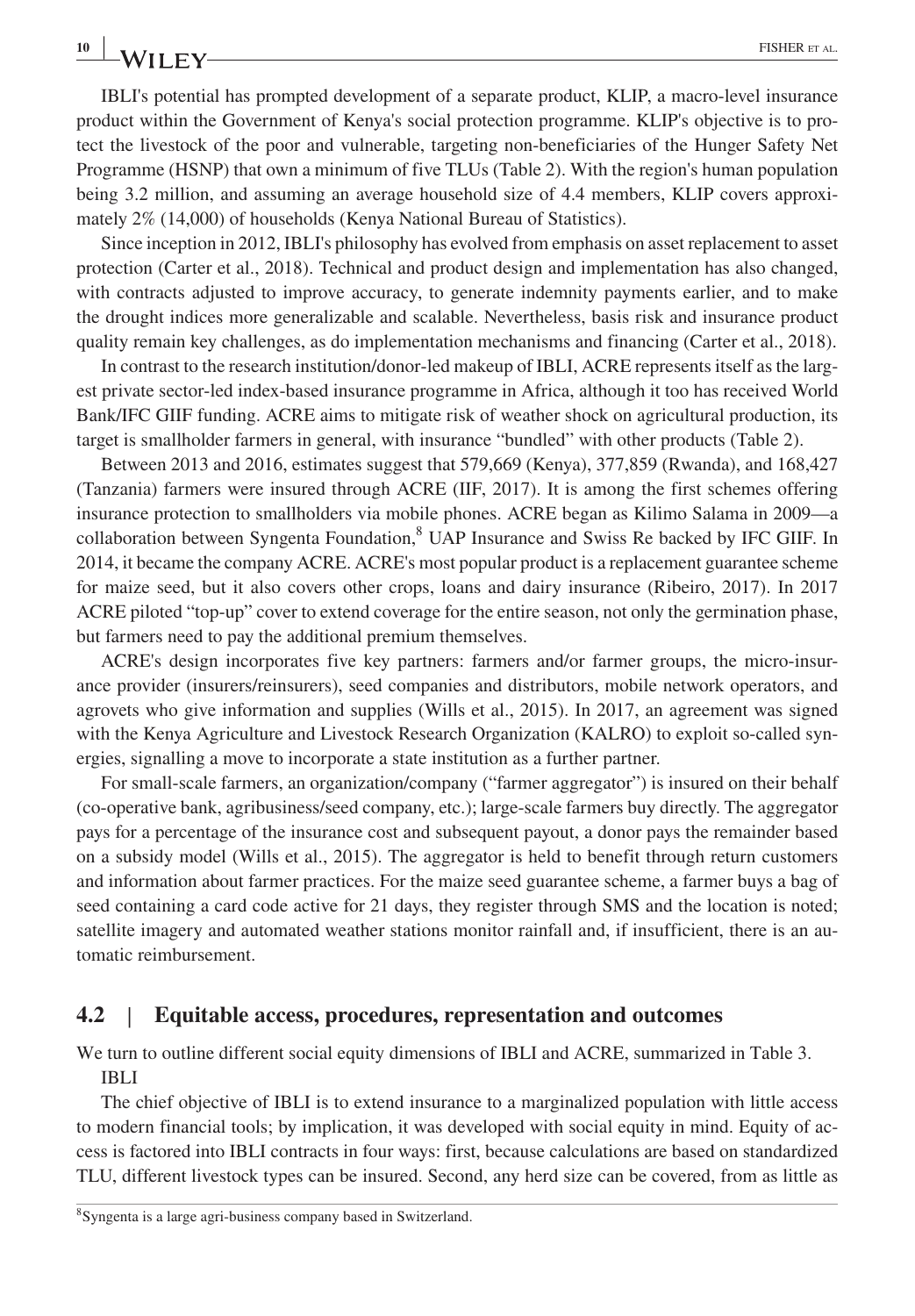one goat or sheep held by the poorest families. This is important in a region where herd composition, plus access to and control over different types of livestock assets, often correlates with socioeconomic status, ethnic background and/or gender. Third, in 2014, Takaful Insurance of Africa (TIA) developed a sharia‐compliant variant of IBLI that is available to both Muslims and non‐Muslims, which has met with relatively high uptake and is expanding at a rate greater than its secular counterpart.

That IBLI has been led by research organizations and donor funding has been a driver for procedural equity. Indeed, without consistent support from development partners, it is unlikely that IBLI would have become well established in marginalized areas. This has challenges. IBLI was conceived as a commercially sustainable scheme. Early on, however, it was realized that a public subsidy was needed to build demand and cover marketing and investment, with an economic case that it was cheaper for government/donors than welfare subsidies (Dror et al., 2015). There was, however, concern over market distortions detrimental to long‐term sustainability.

The IBLI products have generated unintended consequences concerned with procedural equity connected to insurance markets. One consequence relates to targeting IBLI coverage towards remote rangelands inhabited by the most vulnerable herders. Two insurance companies stopped selling IBLI products because they preferred to operate in more accessible areas but the IBLI Team and donors were not prepared to support insurance companies in these areas (personal correspondence communication, A. Mude, IBLI project leader, June 2017). Moreover, in a move towards commercialization, ILO‐funded subsidies were withdrawn from "Village Insurance Promoters" causing many to stop working (Dror et al., 2015). Research also finds—marginal—procedural issues related to gender, in which female-headed households purchase at an equal rate to men, but may be more vulnerable to pressure from sales agents (Bangeant & Barrett, 2017).

KLIP has also created procedural tensions between government-supported social protection and the functioning of insurance markets. Unintentionally, inequity has been built into the system through a strategy of providing free insurance, which carries the danger of undermining the fragile private insurance market. Ironically, given the objective of providing a mechanism for social protection, this may be a threat to equity in terms of limiting access to insurance. Such fears have led commercial providers and other stakeholders to push KLIP to replace free insurance with targeted insurance subsidies.

Issues of representation are apparent in relation to demand for insurance. Assertions regarding pastoralists' weak understanding of insurance products highlight substantial differences in knowledge and values, both about risk and about insurance. They can also be played out in pastoralists' experiences of basis risk, when on‐the‐ground impact of idiosyncratic climate risk differs from the index. Issues of representation are recognized insofar as emphasis is placed on the need to "educate": insurance simulation games, edutainment videos, plays and cartoon-strips have all been deployed (Dror et al., 2015). Research by Takahashi, Ikegami, Sheahan, and Barrett (2016) in Ethiopia cautions against the assumption that this will increase uptake; it was found that "Learning Kits" improved understanding but not purchases, which instead rose when discount coupons were distributed.

Regarding equitable distribution, IBLI/IBLT and KLIP are products targeted at poorer and vulnerable groups of pastoralists, with coverage across pastoral populations expanding, suggesting a strong distributive justice orientation from the outset. An estimate of total cumulative insured assets since the inception of IBLI is approximately USD 13 million. KLIP alone has insured approximately USD 9.8m. Nevertheless, while recognizing IBLI's distributive orientation, evidence suggests that IBLI is of most benefit as a risk‐management tool for pastoralists who are vulnerable (20–30 TLU) and in danger of falling into poverty (10–20 TLU) (i.e. 47% of the population) but can realize the benefits of index insurance (Chantarat et al., 2017). It is of least benefit to the poorest with meagre asset endowments where drought leads to herd collapse (<10 TLU; 26% of the population); and not so vital for wealthier pastoralists (27% of the population).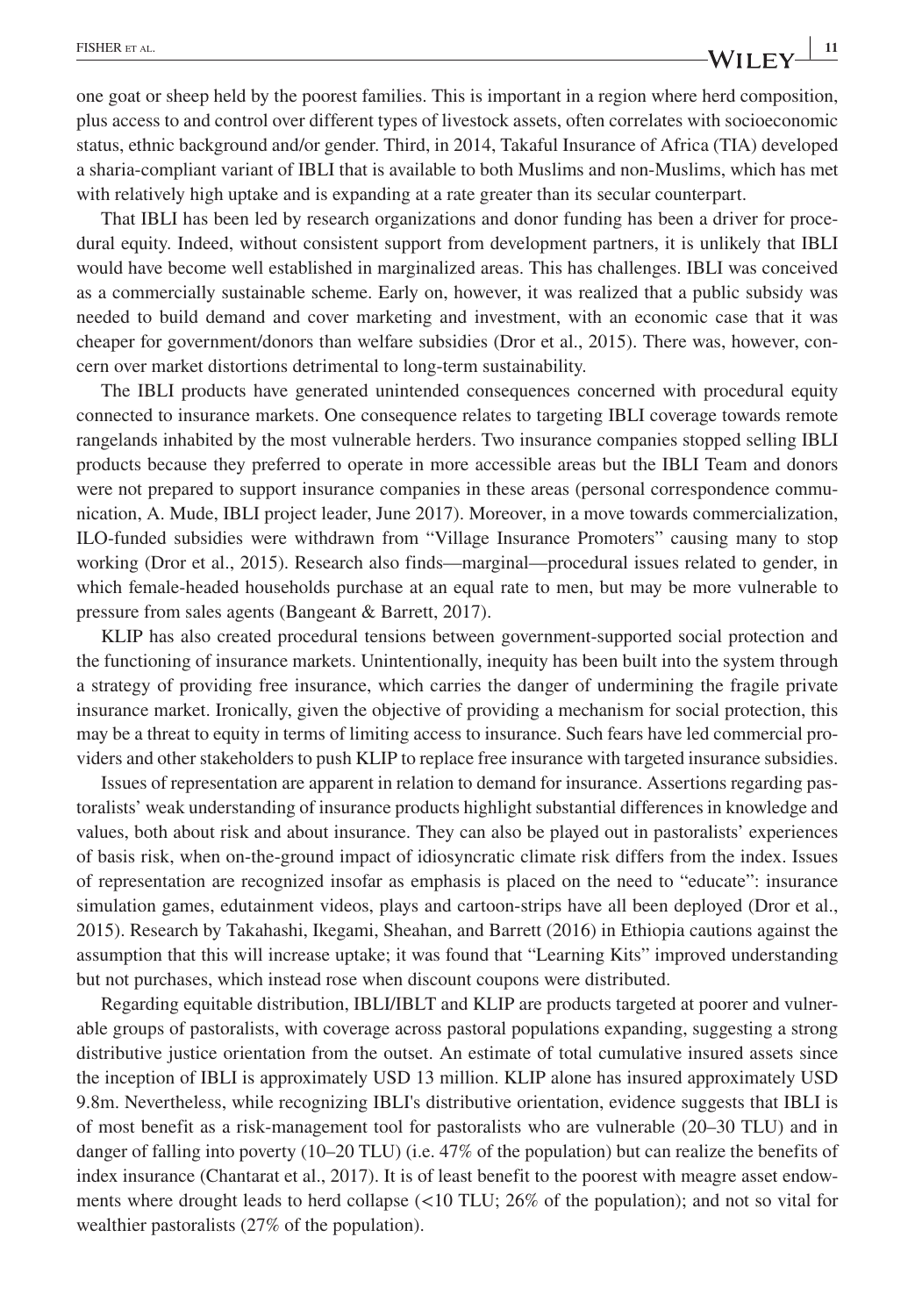| start year<br>Country/                                                                                       | Key actors                                                                                                                                                                                                                                                                                                      | Risk/target                                                                                                                                                                                                                                                                | Index                                                                                                                                                                          | Approach                                                                                                   | <b>Scale</b>                                                                                                                                                                                                                                                    | Premiums &<br>liability                                                                                                                                                                               | Technology                                                                                                                                             |
|--------------------------------------------------------------------------------------------------------------|-----------------------------------------------------------------------------------------------------------------------------------------------------------------------------------------------------------------------------------------------------------------------------------------------------------------|----------------------------------------------------------------------------------------------------------------------------------------------------------------------------------------------------------------------------------------------------------------------------|--------------------------------------------------------------------------------------------------------------------------------------------------------------------------------|------------------------------------------------------------------------------------------------------------|-----------------------------------------------------------------------------------------------------------------------------------------------------------------------------------------------------------------------------------------------------------------|-------------------------------------------------------------------------------------------------------------------------------------------------------------------------------------------------------|--------------------------------------------------------------------------------------------------------------------------------------------------------|
|                                                                                                              | Index-Based Livestock Insurance (IBLI) and (KLIP)                                                                                                                                                                                                                                                               |                                                                                                                                                                                                                                                                            |                                                                                                                                                                                |                                                                                                            |                                                                                                                                                                                                                                                                 |                                                                                                                                                                                                       |                                                                                                                                                        |
| $20104$ Prod-<br>ucts: IBLI/<br>Southern<br>Ethiopia<br>Northern<br>Kenya/<br>IBLT,<br>KLIP.<br><b>IBLI:</b> | organizations (ILRI/<br>IBLI/IBLT: research<br>Cornell University<br>USAID; Aus-AID;<br>California) Donors<br>LRI; World Bank;<br>compliant). KLIP:<br>Kenya); Takaful<br>GoK; Swiss RE;<br>(Ethiopia); APA<br><b>OFID</b> ) Insurers/<br>reinsurers: OIC<br>local insurance<br>(Kenya, sharia<br>University of | lized pastoralists<br>with high poverty<br>affecting margin-<br>heep and goats.<br>price per TLU. <sup>b</sup><br>livestock types:<br>forage scarcity<br>Drought-related<br>camels, cattle,<br>LU and a set<br>calculations<br>tandardized<br>based on the<br>levels. Four | standardize observa-<br>payments according<br>current conditions.<br>tions in relation to<br>NDVI/statistics to<br>to the severity of<br>historic observa-<br>tions; indemnity | Area approach basis<br>Kenya & Ethiopia).<br>tive boundaries in<br>stock (administra-<br>for insured live- | prox. USD 10.8<br>assets by KLIP/<br>As of mid-2017,<br>IBLI/IBT is ap-<br>m. Estimate of<br>insures approx<br>total cumula-<br>approx. USD<br>total insured<br>$13 \text{ m}$ . KLP<br>USD 9.8 m.<br>tive insured<br>assets since<br>estimate of<br>inception, | region. Two<br>dry seasons,<br>in the index<br>end of long<br>pre-season<br>on the risk<br>depending<br>periods at<br>and short<br>potential<br>Variable,<br>gurhaq,<br>payout<br>with $2$ -<br>month | premium payments<br>(contract). Mobile<br>client registration,<br>applications used<br>Remote sensing<br>agent training,<br>and indemnity<br>payments. |
|                                                                                                              | companies.                                                                                                                                                                                                                                                                                                      |                                                                                                                                                                                                                                                                            |                                                                                                                                                                                |                                                                                                            |                                                                                                                                                                                                                                                                 | window."                                                                                                                                                                                              | Continues                                                                                                                                              |

TABLE 2 The Index Insurance Schemes, IBLI and ACRE **TABLE 2** The Index Insurance Schemes, IBLI and ACRE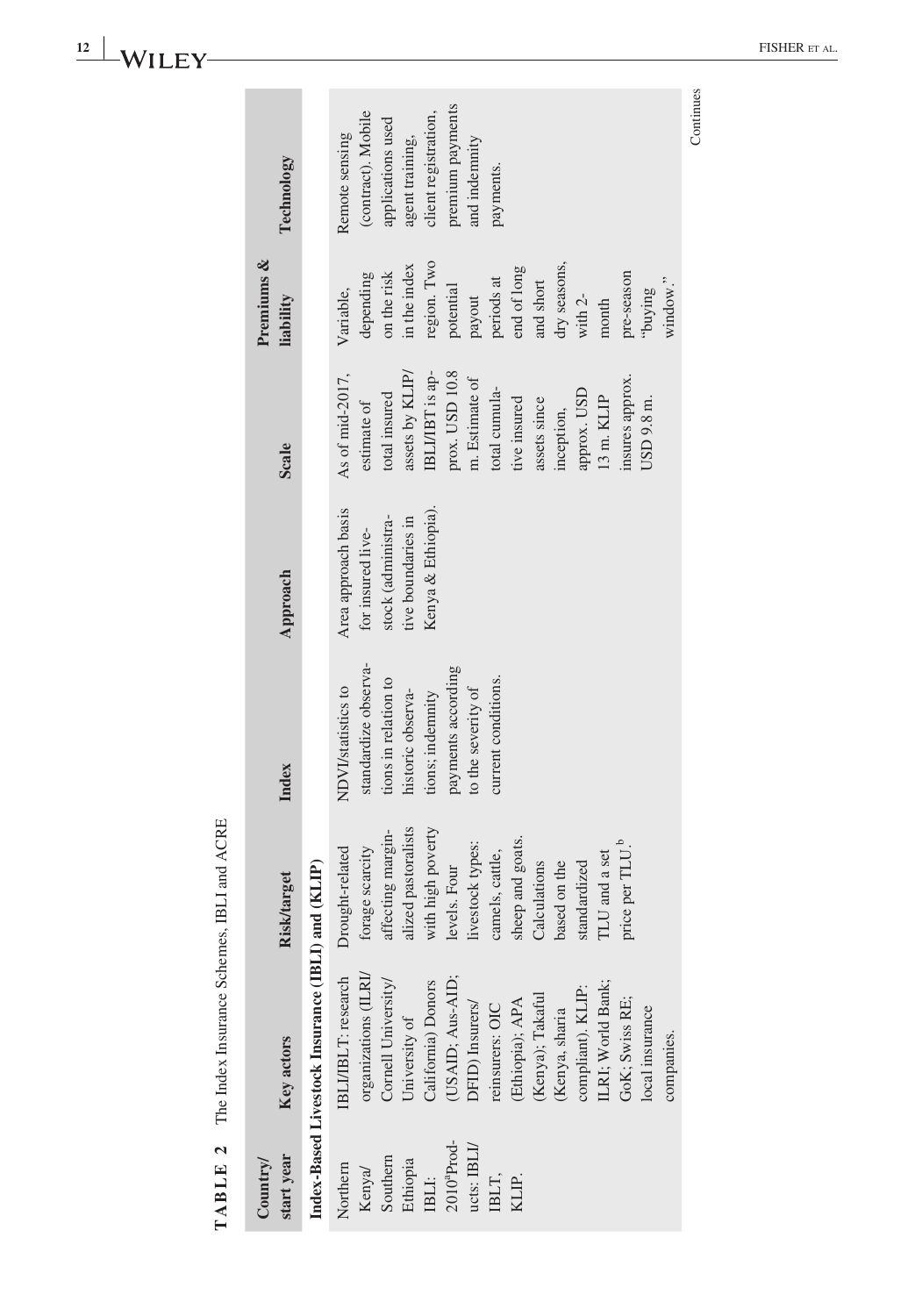| $\textbf{TABLE 2}$ (Continued)                                                                                                                                                                                                                                       |                                                                                                                                                                                                                                                                                                                                                                                                                                                                                                                                                                                                                                                                                                                                                                                                                                                                                                                                                                                                                                     |                                                                                                                                                                                                                                                                                                 |                                                                                                                                                                                                                                                 |                                                                                                                                                                                                                                    |                                                                                                                                             |                                                                                                                               |                                                                                    |
|----------------------------------------------------------------------------------------------------------------------------------------------------------------------------------------------------------------------------------------------------------------------|-------------------------------------------------------------------------------------------------------------------------------------------------------------------------------------------------------------------------------------------------------------------------------------------------------------------------------------------------------------------------------------------------------------------------------------------------------------------------------------------------------------------------------------------------------------------------------------------------------------------------------------------------------------------------------------------------------------------------------------------------------------------------------------------------------------------------------------------------------------------------------------------------------------------------------------------------------------------------------------------------------------------------------------|-------------------------------------------------------------------------------------------------------------------------------------------------------------------------------------------------------------------------------------------------------------------------------------------------|-------------------------------------------------------------------------------------------------------------------------------------------------------------------------------------------------------------------------------------------------|------------------------------------------------------------------------------------------------------------------------------------------------------------------------------------------------------------------------------------|---------------------------------------------------------------------------------------------------------------------------------------------|-------------------------------------------------------------------------------------------------------------------------------|------------------------------------------------------------------------------------|
| start year<br>Country/                                                                                                                                                                                                                                               | Key actors                                                                                                                                                                                                                                                                                                                                                                                                                                                                                                                                                                                                                                                                                                                                                                                                                                                                                                                                                                                                                          | Risk/target                                                                                                                                                                                                                                                                                     | Index                                                                                                                                                                                                                                           | Approach                                                                                                                                                                                                                           | <b>Scale</b>                                                                                                                                | Premiums &<br>liability                                                                                                       | Technology                                                                         |
|                                                                                                                                                                                                                                                                      | Agricultural Climate Risk Enterprise Africa (ACRE)                                                                                                                                                                                                                                                                                                                                                                                                                                                                                                                                                                                                                                                                                                                                                                                                                                                                                                                                                                                  |                                                                                                                                                                                                                                                                                                 |                                                                                                                                                                                                                                                 |                                                                                                                                                                                                                                    |                                                                                                                                             |                                                                                                                               |                                                                                    |
| agent) 2014<br>partnership<br>Foundation<br>(registered<br>(insurance<br>insurance,<br>IFC GIIF-<br>of Kilimo<br>insurance<br>surveyor)<br>Syngenta<br>Tanzania<br>and UAP<br>$[2009]$ , a<br>Rwanda/<br>grew out<br>between<br>funded).<br>(ACRE<br>Salama<br>Kenya | Ltd. APA Insurance<br>vider co-operatives/<br>distributor Ministry<br>CIC Insurance Grp.<br>seed company/seed<br>Insurance Rwanda.<br>out growers/banks<br>ACRE: service pro-<br>Insurance Kenya<br>UAP Insurance<br>Tanzania Soras<br>of Agriculture<br>KALRO UAP                                                                                                                                                                                                                                                                                                                                                                                                                                                                                                                                                                                                                                                                                                                                                                  | insured. A farmer<br>cally germination<br>the product, typi-<br>stress or average<br>dealer as part of<br>a "bundle" with<br>rield in district.<br>Risk depends on<br>agri-dealer) are<br>other products.<br>armer aggre-<br>interested in a<br>from the agri-<br>gators (bank,<br>product buys | ellite weather data-<br>and multi-peril crop<br>developed, combin-<br>data (by MNO)/sat-<br>assess precipitation<br>ing a weather index<br>date. A new hybrid<br>Customer location<br>per area/planting<br>product has been<br>insurance cover. | ance attached; they<br>their phones. If the<br>purchases a bag of<br>register for free on<br>index triggers, the<br>product: a farmer<br>seeds with insur-<br>farmers get their<br>integral to the<br>"Bundling" is<br>money back. | Kilimo Salama/<br>seed/loan/input<br>sured 1 million<br>ACRE has in-<br>farmers using<br>the bundled<br>Since 2009,<br>insurance/<br>model. | may be paid<br>product; the<br>by the seed<br>buying the<br>commit to<br>The farmer<br>company.<br>premium<br>bundled<br>must | registration/payout.<br>money are used for<br>phones and mobile<br>Standard mobile |
|                                                                                                                                                                                                                                                                      | "Acronyms: AusAID-the Australian Agency for International Development; CIC - CIC Insurance Group Ltd; DFID-Department for International Development; OIC-Oromia Insurance Company:<br>APA - APA Insurance; IBLT - Index-Based Livestock Takaful (sharia compliant); IFC GIIF - International Finance Corporation Global Index Insurance Facility; ILRI - International Livestock<br>Research Institute; KLIP – Kenya Livestock Insurance Programme; KALRO – Kenya Agriculture & Livestock Research Organization; m – million; MNO – Mobile Network Operator; NDVI –<br>Normalized Difference Vegetation Index; TLU - Tropical Livestock Unit; UAP - UAP Insurance Tanzania; USAID - United States Agency for International Development.<br>${}^{10}$ One cow = 1 TLU; one camel = 1.4 TLU; one goat/sheep = 0.1 TLU. Each TLU of insurance has a coverage value of USD 140 (USD 1=KSH 100).<br>Sources: IBLI: Dror, Maheshwari, and Mude (2015); Taye, Banerjee, Wandera, and Mude (2018). ACRE: Wills et al., 2015; Ribeiro, 2017. |                                                                                                                                                                                                                                                                                                 |                                                                                                                                                                                                                                                 |                                                                                                                                                                                                                                    |                                                                                                                                             |                                                                                                                               |                                                                                    |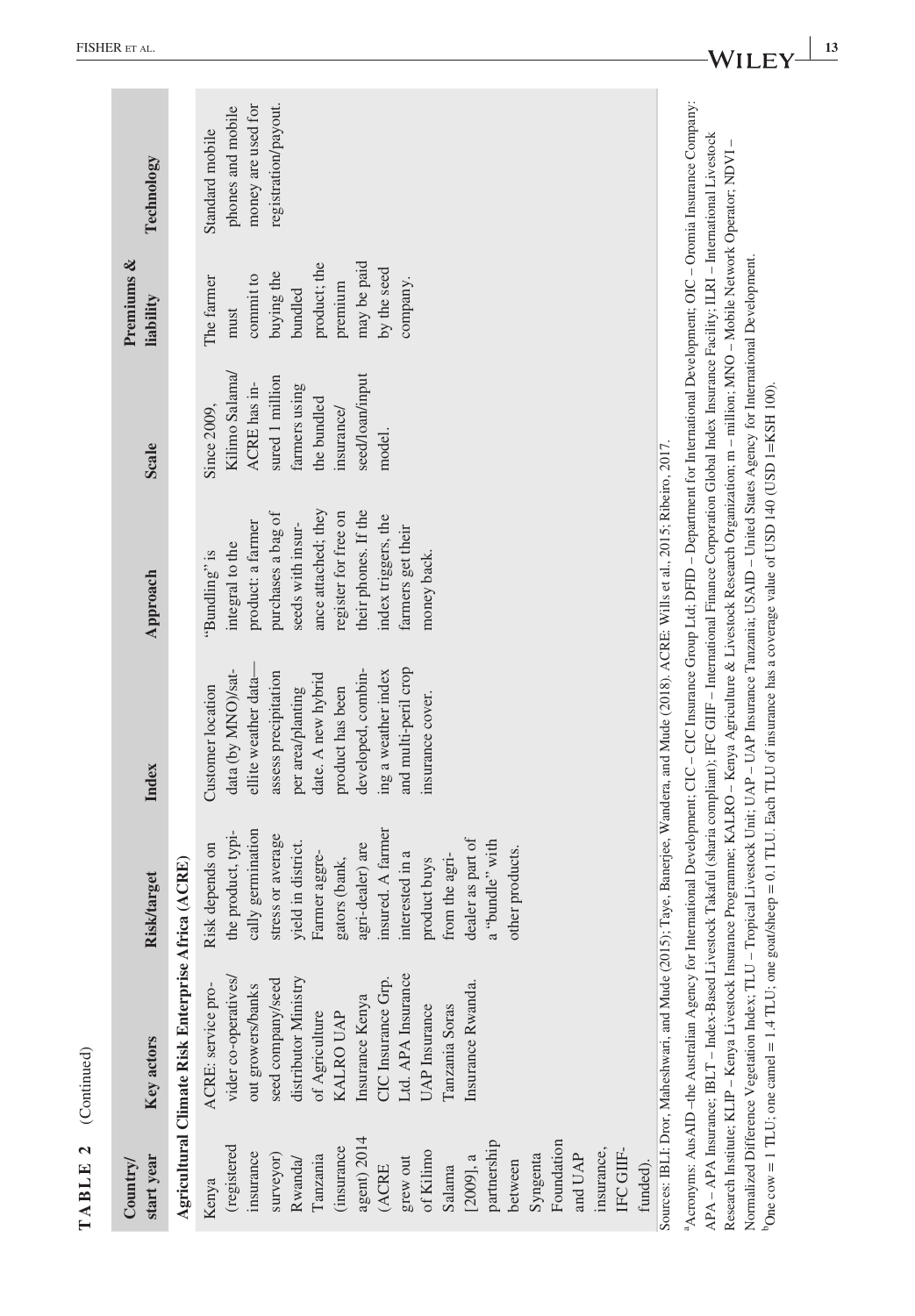## **<sup>14</sup> <sup>|</sup>** FISHER et al.

| <b>TABLE 3</b> Social Equity Dimensions of IBLI and ACRE |  |
|----------------------------------------------------------|--|
|----------------------------------------------------------|--|

| <b>Equity dimension</b> | <b>IBLI</b>                                                                                                                                                                                                                                                                                                                                                                                                                                                                                                                                    | <b>ACRE</b>                                                                                                                                                                                                                                                                                                                                                                                                                                                                                                                                                         |
|-------------------------|------------------------------------------------------------------------------------------------------------------------------------------------------------------------------------------------------------------------------------------------------------------------------------------------------------------------------------------------------------------------------------------------------------------------------------------------------------------------------------------------------------------------------------------------|---------------------------------------------------------------------------------------------------------------------------------------------------------------------------------------------------------------------------------------------------------------------------------------------------------------------------------------------------------------------------------------------------------------------------------------------------------------------------------------------------------------------------------------------------------------------|
| <b>Access</b>           | Targets a pastoral population excluded from<br>access to standard insurance products.<br>Insures different livestock types based on<br>TLU and any herd size facilitates access<br>by the poor and by women. A sharia-com-<br>pliant version enables sales to Islamic<br>pastoralists. Donor finance plays a key role<br>in IBLI, building access for pastoralists in<br>remote regions through partnership with<br>insurers/reinsurers. Government of Kenya<br>has been instrumental in targeting poor and<br>vulnerable groups through KLIP. | Targets smallholder and medium-scale<br>farmers, distributing products through<br>aggregators for mass reach (banks, co-<br>operatives, outgrowers, etc.). Products are<br>"bundled" and outlay, e.g. a bag of seeds<br>with free insurance, makes it affordable for<br>many. Smallholders are treated as homo-<br>geneous and must have access to a mobile<br>phone and an agrovet; this may exclude<br>some-poorer/marginal/less educated-<br>farmers, reinforced by lack of incentiviza-<br>tion for agrovets to promote the product in<br>an inclusive fashion. |
| <b>Procedures</b>       | Procedural issues come to the fore within<br>insurance markets, and the challenges of<br>developing a commercially sustainable<br>scheme where difficulties in extending<br>markets to remote, semi-literate pastoral-<br>ists are apparent.                                                                                                                                                                                                                                                                                                   | Agrovets build trust; mobile phones and<br>mobile money payout extends insurance in<br>rural areas and telesales call-back helps en-<br>rolment. Working through farming groups,<br>influential farmers may control decisions,<br>with potential for exclusion.                                                                                                                                                                                                                                                                                                     |
| Representation          | Debates over weak understanding of risk or<br>the insurance product and of reluctant take-<br>up hint at knowledge disjunctions, and at<br>how pastoralists' experiences, values and<br>beliefs related to livestock and climate risk<br>are brought to bear on demand for index<br>insurance in ways different from those<br>intended by insurance programmes.                                                                                                                                                                                | Agrovets may not understand the insur-<br>ance product. Farmers and agrovets may<br>believe the insurance card in the seed<br>guarantee scheme is for seed certificate of<br>authenticity not insurance. Card has been<br>redesigned and field promotors (farmers)<br>raise awareness.                                                                                                                                                                                                                                                                              |
| <b>Distribution</b>     | IBLI/IBTL/KLIP have an orientation<br>towards distributive justice by carrying<br>insurance benefits to vulnerable popula-<br>tions and expanding both population and<br>geographical coverage. However, there<br>is evidence that, like many insurance<br>schemes, IBLI/IBLT are best targeted at<br>vulnerable but not the poorest pastoralists.<br>With close linkages to the national social<br>protection system, KLIP is contributing to<br>distributive gains from insurance products<br>for poorer groups.                             | ACRE is driven by a theory of change<br>that farmers are "better off" if insurance<br>reduces climate risk enough to facilitate<br>uptake of new technology (e.g. seeds).<br>Benefits of insurance extended to small-<br>holder farmers previously excluded from<br>insurance markets, therefore arguably there<br>is a distributive orientation. However, with<br>no specific targeting of more vulnerable/<br>poorer farmers (e.g. illiterate/without ac-<br>cess to mobiles/agrovets) there is danger of<br>exclusion.<br>$1000 - 0$                             |

Sources: IBLI: Bageant and Barrett (2017), Chantarat et al. (2017), Dror et al. (2015), Jensen et al. (2015). ACRE: Goslinga (2012), Wills et al. (2015), IIF (2017).

In this respect, cash transfers, such as through the HSNP, may act as better social protection for the poorest households, and with asset-building capacity (Fisher et al., 2017). Comparison between IBLI and HSNP leads Jensen, Barrett, and Mude (2014) to conclude that beneficial impacts flow from both programmes; they do, however, highlight how their different cost structures mean that IBLI's impact per unit cost are higher than HSNP's. We reflect on the public policy implications of these equity issues below.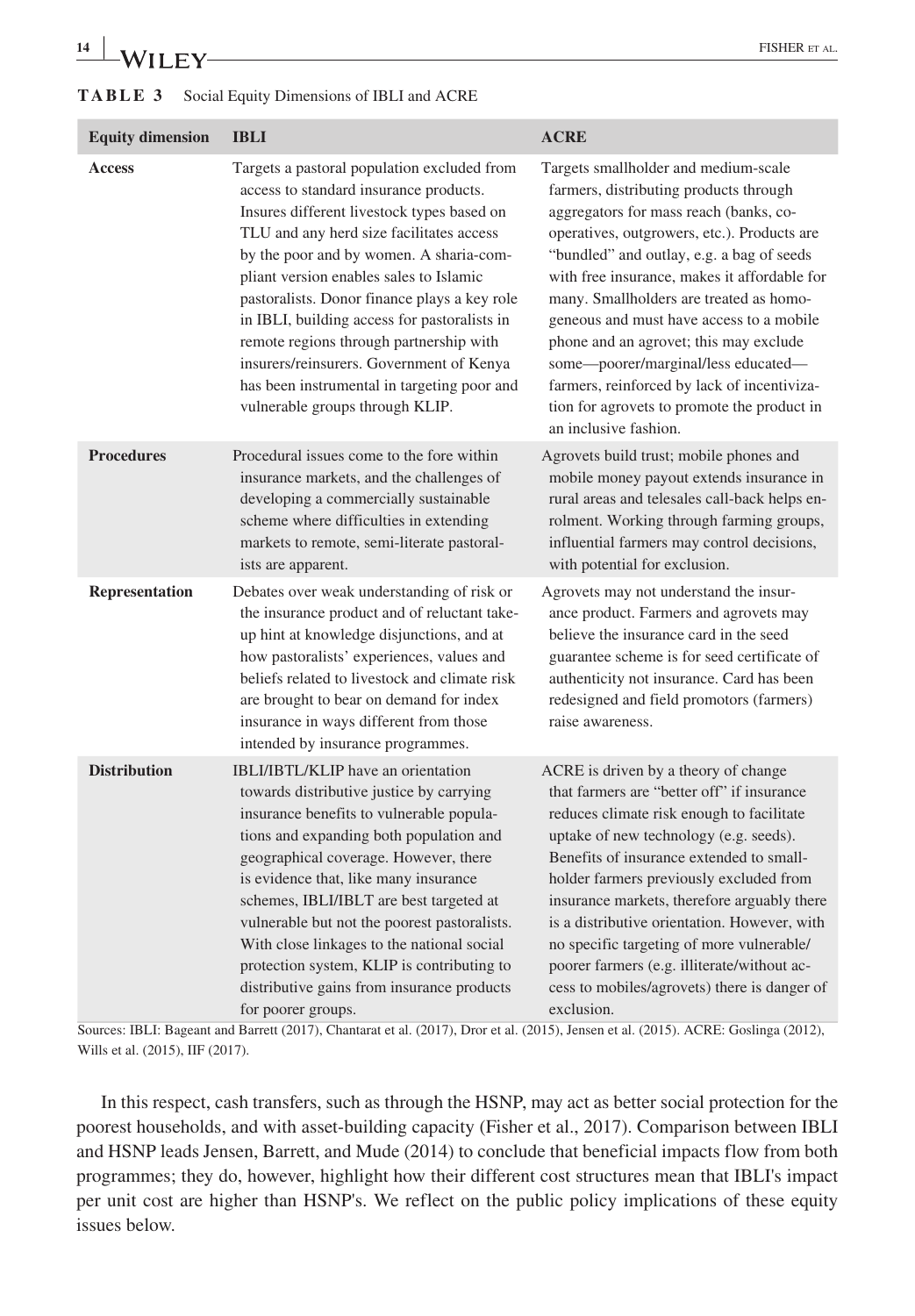#### ACRE

Social equity parameters within ACRE's approach flow from a business model predicated on the volume of registrations, "the more, the better" (Wills et al., 2015, p. 19). Volume is needed to diversify insurance risk exposure and to reduce premiums. ACRE identifies low uptake as a challenge, alongside reliable long‐term data for indices, coupled with poor farmer financial literacy (IIF, 2017).

Through ACRE, smallholder farmers previously excluded from formal insurance gain access to insurance; this carries the potential to stimulate greater equity, especially as products are also tailored to their purchasing capacity. For example, with the "replanting guarantee," farmers can purchase protection for a single bag of seed or fertilizer, with money reimbursed if there is poor rainfall; they do not have to make a substantial outlay. Nevertheless, unlike IBLI, there is no formal effort to target marginalized groups (geographically/socially) beyond a general theory of change that smallholder farmers are "better off" if insurance reduces the climate risk enough to enable the uptake of new technology.

The scope for equitable procedures flows from product design. Kenya was chosen as the initial location for the programme, partly because it had a developed mobile money economy, thus reducing costs. Premiums and payments can be paid by M‐PESA (a mobile money transfer service). This enhanced access for farmers in rural locations because registration could be conducted by mobile phone and a farmers' location remotely identified for the insurance contract. Trust in the product was also built by selling through agrovets (enabled through links to the Syngenta Foundation).

As with experiences in other index insurance schemes, there can be significant gaps in understanding between farmer knowledge of climate risk and intervention assumptions, further aggravated by poor financial literacy. Agrovets, too, misunderstand the product. This raises questions as to how farmers' and local stakeholders' knowledge is represented to ensure the product is appropriate. These issues are apparent in difficulties experienced by ACRE, although often implicit and put down to the need for consumer education. Wills et al. (2015) report that, for insurance bundled within the seed guarantee scheme, both farmers and agrovets assumed the insurance card in seed bags was a certificate of authenticity or guarantee. Thus, as Ribeiro (2017) highlights, many farmers did not access free insurance from the card available with their seed purchase. The card was redesigned to make it clearer; field promoters were also hired to raise farmer awareness. Finally, telesales operators were instructed to call farmers back to help with registration if an error occurred during enrolment.

ACRE's design and implementation carries the potential to exclude access of the poorest smallholders. Initially, Kilimo Salama had a clear internal focus on reaching the poorest farmers, offering a free product in trials (personal communication, R. Goslinga, Agricultural Insurance Initiative co-ordinator, Kilimo Salama, September 2017). Working with farmer groups also proved effective and proved a way to enrol poorer farmers and more women. For example, according to Goslinga (2012) in 2009, 185 individual farmers (1–2 acres) acquired insurance, and by 2012 this had risen to 7,000. By 2010, 8,000 members of farmer groups (0.5–1 acre) acquired insurance, and by 2012 this had risen to 65,000. Of individual farmers, 65% were male, while of group members 60% were female. Nevertheless, despite some success, there was low trust in the product, the fact it was free was apparently greeted with suspicion (Goslinga, 2012). Demand was lowest from the poorest farmers (personal communication, R. Goslinga, Agricultural Insurance Initiative co‐ordinator, Kilimo Salama, September 2017).

As the initiative expanded, the focus of the product moved to farmers who visit agrovets and have access to a mobile phone. This also linked to the approach of the Syngenta Foundation, which aims to improve productivity and value chain access for "pre‐commercial" farmers, often in semi‐arid areas, who display potential for agricultural growth, enabling them to become "more professional growers" (Syngenta, n.d.). There is little evidence to suggest whether (or not) the insurance product attracted new farmers to purchase inputs from these agrovets. Evidence from ACRE's work in Rwanda suggests that insurance is most likely to be purchased by households that either own a house or have the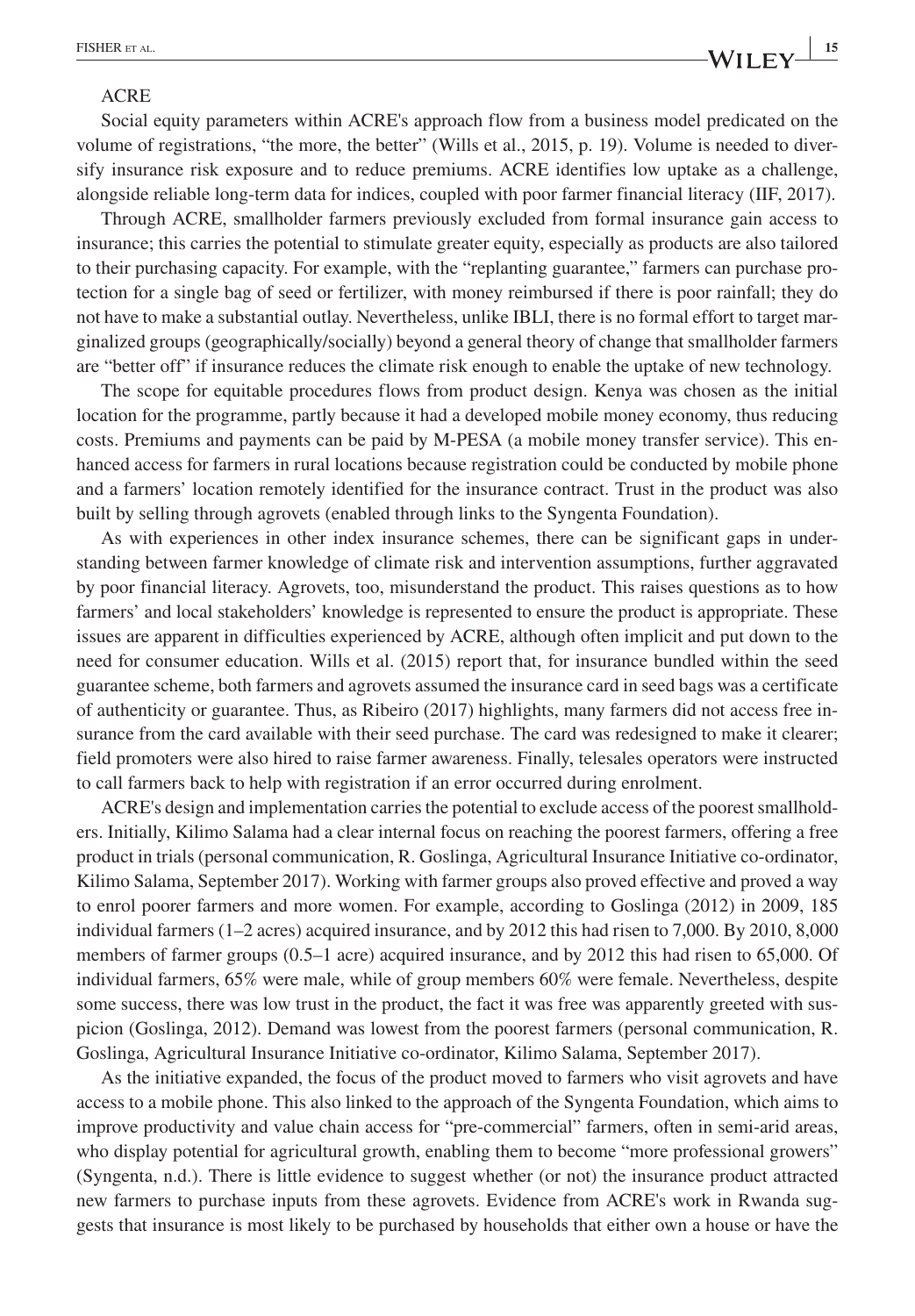capacity to rent, and which have some food security, and at least one person in the household earns wage income from casual labour (Ashimwe, 2016). For such households it is estimated that insurance has a positive impact on farmer income of between USD 90–105 (Ashimwe, 2016). In Kenya, ACRE's work has also been found to increase wealth, but again to "better-off" poor households (e.g. owners of 1‐2 ha of land), with assets and a degree of food security, not the poorest (Sibiko, 2016).

#### **5** | **DISCUSSION**

The cases of IBLI and ACRE provide insight into the parameters of social equity concerns. "Unpacking" different dimensions of social equity—access, procedures, representation and distribution—gives a nuanced view of how social equity considerations are played out and helps to identify relevant policy dilemmas.

Both interventions seek to extend micro-insurance to smallholder farming/pastoral populations previously excluded from access to insurance. Thus, as a climate risk‐management tool, their orientation carries the potential to build greater fairness in access to benefits from insurance and related products. At face value IBLI products have greater potential for targeting the poorest and most vulnerable within pastoral populations, given that this has been an overarching goal when compared to ACRE's approach. Nonetheless, in different ways, both grapple with similar difficulties that challenge how to incorporate fair distribution into design and implementation. Foremost is the need to build a commercially viable product at a premium that farmers/pastoralists can afford. Linked to this is the need for confidence in the product, primarily through minimization of basis risk, alongside aspects relevant to good product design and customer financial literacy. Both IBLI and ACRE products receive premium subsidies and, in this respect, donors have played a significant role in driving social equity goals through both premium subsidy and wider targeting decisions. Government uptake of KLIP, linking to social protection, has also facilitated distributive functions of IBLI.

While recognizing overarching challenges, both interventions have sought to capture opportunities for generating (more) equitable outcomes: for example IBLI by use of TLUs, such that small livestock can be covered, and by providing cover to any herd size; also through a sharia‐compliant product, and through refining the insurance index for greater accuracy and reduction of basis risk. For ACRE, working with aggregators facilitates coverage to farming groups whose members have small landholdings, and through innovative forms of farmer‐accessible "bundling"; farmers can "try out insurance" by insuring as little as one bag of seed with any payout transferred to the farmer's "mobile phone wallet" (IIF, 2017). For both IBLI and ACRE products, implementation with regard to sales mechanisms highlights weaknesses with respect to social equity. For IBLI/IBLT, the sales agent structure and incentive scheme introduces weaknesses: sales agents are usually recruited from local populations and provided with commissions for sales; the result is variability in sales, some of which is likely to be associated with the quality of the sales agents (Chelang'a, Banerjee, & Mude, 2015). Importantly, it is likely that agent quality is correlated to access to services, and thus living standards. Thus, one might expect that a region with relatively higher rates of poverty has less educated sales agents, which could lead to poorer insurance extension. Commission‐based pay may compound the issue, providing little motivation for strong extension campaigns in regions where one might expect demand to be low (e.g. because poverty rates are high, because residents are unlikely to understand the product). Moreover, Bageant and Barrett (2017) highlight how the influence of sales agents may have gender dimensions, due to women being vulnerable to pressure by sales agents.

In contrast to IBLI, whose direct customers are pastoralists, for ACRE's products it is the seed/ input companies who sell to farmers that are the direct customers. This has an impact on how the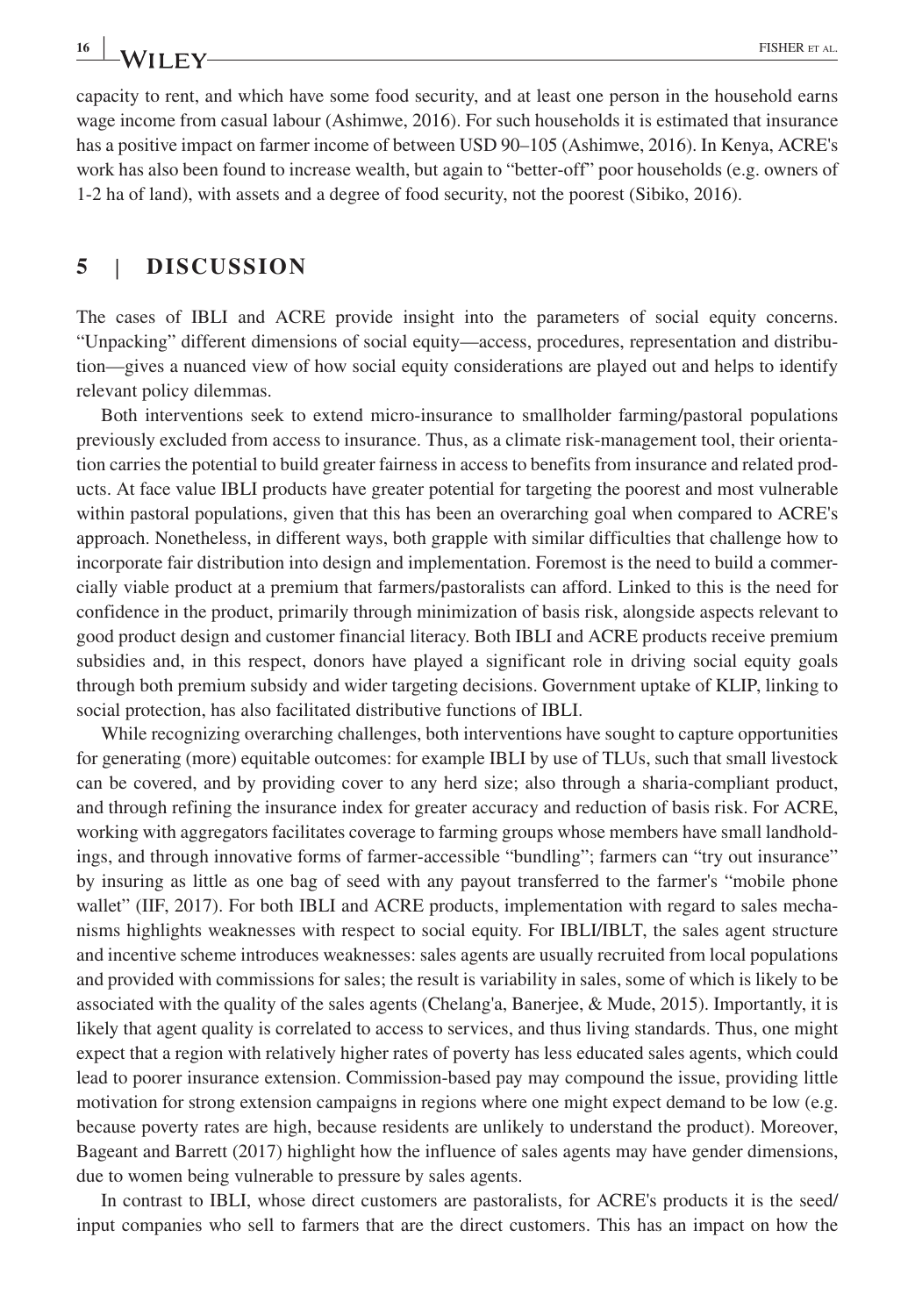product is marketed, what the educational campaigns are and how the product is integrated into farmer decision‐making. The internal debate is often less about "subsidies for the poorest," but rather who pays and why. Social equity becomes a question of improving market access; the social impact is therefore inextricably tied to the bundled product.

A second weakness of both interventions has been that levelled at insurance as a development tool per se (Binswanger‐Mkhize, 2012). Essentially, those with sufficient liquidity to afford premiums probably have the greatest access to substitutes and may not need insurance, while those who need it may lack liquidity. For IBLI this argument is further nuanced: only wealthier pastoralists may be able to afford full IBLI insurance premiums, but a middle category of vulnerable non‐poor may stand to benefit from index insurance, as opposed to the poorest for whom asset-building social protection is more appropriate. This leads Chantrat et al. (2017) to conclude that the public policy implications are for subsidy support to be targeted at the vulnerable non‐poor, although this may be politically unpalatable.

For IBLI, it is also possible that the timing of the insurance sales windows exacerbates liquidity– related differences because those windows are during historically lean months, for example, at the end of the dry season. There is limited evidence of this specific to IBLI, but HSNP cash transfers to the poorest seem to cause increased demand for IBLI (Jensen et al., 2014). It is possible that cash transfers release a liquidity constraint and that evidence of increased insurance uptake is due to the increased income.

For ACRE, there is evidence that farmers chose to buy the bundled insurance/seed products because the insurance is an additional statement about seed authenticity rather than because of the climate protection (Wills et al., 2015). Often, reaching different groups of farmers comes as a by‐product of expanding market access. For example, it is logistically easiest to attach insurance to 10 kg bags of seed (restricting access to farmers who need that amount and can transport it to their fields). Insurance companies are now pushing for insurance to be added to smaller seed bags in order to increase their market, in effect enabling more disadvantaged farmers to buy the product. A social equity lens has to take this complexity into account.

#### **6** | **CONCLUSIONS**

If agricultural index insurance is to be a climate change adaptation tool that is tailored to the needs of the poor in developing countries, attention needs to be paid to issues of social equity. The allure of index insurance can mask issues of power, social inequality and differential impact in rural communities. The need to be cognizant of the danger of implicitly reinforcing inequality through the design and delivery of index insurance underlines how more consideration needs to be given to the way uptake of index insurance is shaped by existing inequalities and, in turn, how these inequalities contribute to differential development outcomes for smallholder farmers/pastoralists. To this end, we have presented an equity assessment framework to unpack different dimensions of social equity in order to facilitate debate on whether and how a fair(er) distribution of benefits can be achieved.

We acknowledge that bringing social equity to the fore poses moral and practical dilemmas for those engaged in the design and promotion of index insurance. Indeed the cases of IBLI and ACRE highlight the balancing acts and unintended consequences of integrating social equity with both commercial sustainability and wider policy goals on climate risk reduction and social protection. For policy–makers there are no simple solutions. A long-standing debate within index insurance circles is whether insurance should be subsidized to make it more accessible to poorer farmers. This is echoed within social equity concerns, for example, subsidizing the insurance premium could ensure that the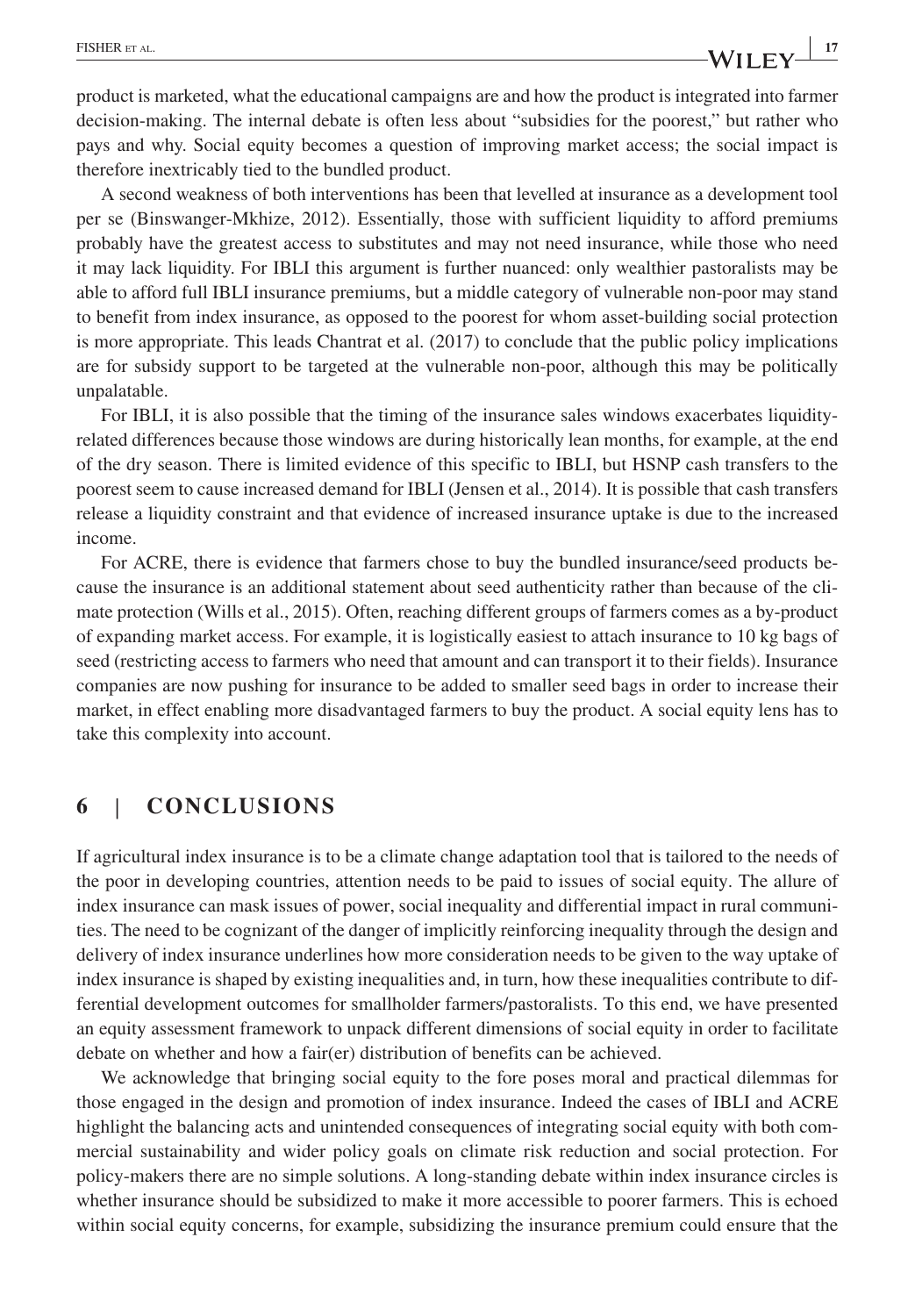benefits of the index insurance are shared across the farming population. However, such an approach can also distort the market.

Do we need to acknowledge that the main target group for index insurance is actually a "better off" category of nevertheless vulnerable farmers? If so, does it, therefore, make more sense to focus on effective interventions for this group at the expense of the distribution of benefits to the poorest and most vulnerable farmers? Or can more judicious targeting and innovative mechanisms be encouraged that ensure greater access to index insurance for a larger group of poor farmers, including marginalized categories such as poor women or single‐headed households? If the poorest, most asset‐constrained farmers/pastoralists are to benefit from climate risk reduction, a conclusion is the need to integrate index insurance within a wider social protection system providing cash, assets or food transfers. But this is no panacea given difficulties of developing effective synergies between programmes that actually work to support farmers, particularly in sub‐Saharan Africa.

Expert debate about index insurance tends to treat farmers as a homogeneous group and largely ignores issues of equity. Answers to each of the aforementioned questions challenges researchers, development practitioners and policy‐makers to address the issues of differential access to index insurance and how burdens and benefits are distributed across rural society. By so doing, the focus of the debate expands from one on agricultural systems in transition to a broader—and we acknowledge more complicated—debate on agricultural systems and social transformation, which inevitably opens up issues of power and politics.

Given the will, we contend that paying attention to the parameters of social equity within index insurance interventions, may help to ensure that outcomes are more equitable, with greater potential for inclusion and fairer distribution. We recognize there are no simple solutions, but suggest that debate over social equity will lead to greater clarity over the development contribution that can be made by index insurance, together with refinement of the evidence base for assessing outcomes. This is especially important in light of the millions of dollars that donors and governments are targeting at index insurance and the arguments that these investments will contribute to the realization of some of the SDGs, including no poverty and gender equality.

#### **ACKNOWLEDGEMENTS**

We are grateful to the CGIAR Fund Council, Australia (ACIAR), Irish Aid, European Union, International Fund for Agricultural Development (IFAD), Netherlands, New Zealand, Switzerland, UK, USAID and Thailand for funding to the CGIAR Research Program on Climate Change, Agriculture and Food Security (CCAFS). In addition, we thank the IRI Financial Instruments Sector Team who drew examples to our attention. We would also like to thank the Editor and an anonymous reviewer for suggestions to improve the text. The views expressed in this paper do not necessarily reflect those of the authors' institutions.

#### **REFERENCES**

- ARC. (2016, December). *African Risk Capacity Strategic Framework 2016–2020*. Retrieved from the African Risk Capacity website: [http://www.africanriskcapacity.org/wp-content/uploads/2017/01/PI\\_Strategic-Framework-2016-](http://www.africanriskcapacity.org/wp-content/uploads/2017/01/PI_Strategic-Framework-2016-2020_20161207_EN_TA.pdf) [2020\\_20161207\\_EN\\_TA.pdf](http://www.africanriskcapacity.org/wp-content/uploads/2017/01/PI_Strategic-Framework-2016-2020_20161207_EN_TA.pdf)
- Ashimwe, O. (2016). *An economic analysis of impact of weather index‐based crop insurance on household income in Huye district of Rwanda* (Master's thesis). Retrieved from [https://ageconsearch.umn.edu/record/265675/files/](https://ageconsearch.umn.edu/record/265675/files/Thesis-Final-Olive Ashimwe.pdf) [Thesis-Final-Olive%20Ashimwe.pdf](https://ageconsearch.umn.edu/record/265675/files/Thesis-Final-Olive Ashimwe.pdf)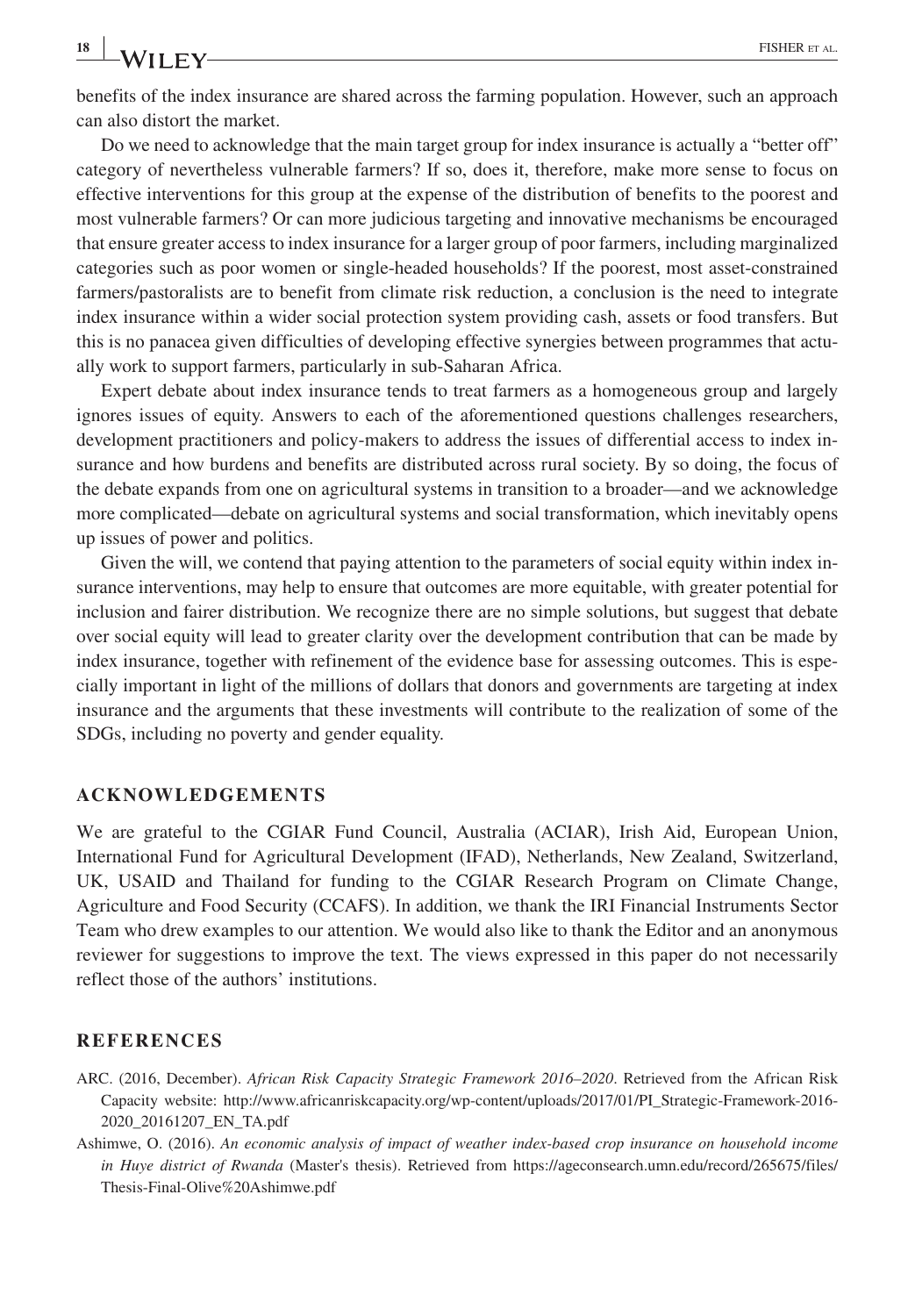- Bageant, E. R., & Barrett, C. B. (2017). Are there gender differences in demand for index-based livestock insurance? *Journal of Development Studies*, *53*, 932–952.<https://doi.org/10.1080/00220388.2016.1214717>
- Bélanger, M.‐C. (2016). Building insurance through an NGO. *Agricultural Finance Review*, *76*, 119–139. [https://doi.](https://doi.org/10.1108/AFR-12-2015-0057) [org/10.1108/AFR-12-2015-0057](https://doi.org/10.1108/AFR-12-2015-0057)
- Bell, A. R., Osgood, D. E., Cook, B. I., Anchukaitis, K. J., McCarney, G. R., Greene, A. M., … Cook, E. R. (2013). Paleoclimate histories improve access and sustainability in index insurance programs. *Global Environmental Change*, *23*, 774–781. <https://doi.org/10.1016/j.gloenvcha.2013.03.003>
- Blaber‐Wegg, T., Hodbod, J., & Tomei, J. (2015). Incorporating equity into sustainability assessments of biofuels. *Current Opinion in Environmental Sustainability*, *14*, 180–186.<https://doi.org/10.1016/j.cosust.2015.05.006B>
- Binswanger‐Mkhize, H. P. (2012). Is there too much hype about Index‐based agricultural insurance? *Journal of Development Studies*, *48*, 187–200. <https://doi.org/10.1080/00220388.2011.625411>
- Bobojonov, I., Aw-Hassan, A., & Sommer, R. (2014). Index-based insurance for climate risk management and rural development in Syria. *Climate and Development*, *6*, 166–178. <https://doi.org/10.1080/17565529.2013.844676>
- Bogale, A. (2015). Weather-indexed insurance: An elusive or achievable adaptation strategy to climate variability and change for smallholder farmers in Ethiopia. *Climate and Development*, *7*, 246–256. [https://doi.org/10.1080/17565](https://doi.org/10.1080/17565529.2014.934769) [529.2014.934769](https://doi.org/10.1080/17565529.2014.934769)
- Carter, M. R. (2017). *Making index insurance work: A review of recent progress*. Retrieved from [http://www.ferdi.fr/](http://www.ferdi.fr/sites/www.ferdi.fr/files/carter_making_insurance_work_reduced_size.pdf) [sites/www.ferdi.fr/files/carter\\_making\\_insurance\\_work\\_reduced\\_size.pdf](http://www.ferdi.fr/sites/www.ferdi.fr/files/carter_making_insurance_work_reduced_size.pdf)
- Carter, M. R., Cheng, L., & Sarris, A. (2016). Where and how index insurance can boost the adoption of improved agricultural technologies. *Journal of Development Economics*, *118*, 59–71. <https://doi.org/10.1016/j.jdeveco.2015.08.008>
- Carter, M. R., Janzen, S. A., & Stoeffler, Q. (2018). Can insurance help manage climate risk and food insecurity? Evidence from the pastoral regions of East Africa. In G. Lipper, L. McCarthy, N. Zilberman, D. Asfaw, & S. Branca (Eds.), *Climate smart agriculture: Building resilience to climate change* (pp. 201–225) (52nd ed.). Retrieved from <https://www.oapen.org/download?type=document&docxml:id=1001817#page=212>
- CCAFS. (n.d.). About us: A strategic collaboration (Web page). Retrieved from Climate Change, Agriculture and Food Security website:<https://ccafs.cgiar.org/about-us>
- Chelang'a, P., Banerjee, R., & Mude, A. (2015). *Index‐Based Livestock Insurance (IBLI) Lessons in extension and outreach: A case of Wajir County*. [https://cgspace.cgiar.org/bitstream/handle/10568/56823/ResearchBrief\\_39.pdf](https://cgspace.cgiar.org/bitstream/handle/10568/56823/ResearchBrief_39.pdf)
- Chantarat, S., Mude, A. G., Barrett, C. B., & Turvey, C. G. (2017). Welfare impacts of index insurance in the presence of a poverty trap. *World Development*, *94*, 119–138. <https://doi.org/10.1016/j.worlddev.2016.12.044>
- Collins, A. (2018). Saying all the right things? Gendered discourse in climate‐smart agriculture. *Journal of Peasant Studies*, *45*, 175–191.<https://doi.org/10.1080/03066150.2017.1377187>
- Dercon, S. (2005). Risk, poverty, and public action. In In S. Dercon (Ed.), *Insurance against poverty* (pp. 439–451). Oxford: Oxford University Press.
- Dick, W., & Stoppa, A. (2011). *Weather index‐based insurance in agricultural development: A technical guide*. Retrieved from the International Fund for Agricultural Development website: [https://www.ifad.org/en/web/knowl](https://www.ifad.org/en/web/knowledge/publication/asset/40239811) [edge/publication/asset/40239811](https://www.ifad.org/en/web/knowledge/publication/asset/40239811)
- Dror, I., Maheshwari, S., & Mude, A. (2015). *Using satellite data to insure camels, cows, sheep and goats: IBLI and the development of the world's first insurance for African pastoralists*. Retrieved from [https://cgspace.cgiar.org/handl](https://cgspace.cgiar.org/handle/10568/51647) [e/10568/51647](https://cgspace.cgiar.org/handle/10568/51647)
- Elabed, G., Bellemare, M. F., Carter, M. R., & Guirkinger, C. (2013). Managing basis risk with multiscale index insurance. *Agricultural Economics*, *44*, 419–431.<https://doi.org/10.1111/agec.12025>
- Eriksen, S., & Brown, K. (2011). Sustainable adaptation to climate change. *Climate and Development*, *3*, 3–6. [https://](https://doi.org/10.3763/cdev.2010.0064) [doi.org/10.3763/cdev.2010.0064](https://doi.org/10.3763/cdev.2010.0064)
- FAO. (2015). *Social protection and agriculture: Breaking the cycle of rural poverty* (The State of Food and Agriculture In Brief Annual Report). Retrieved from the Food and Agriculture Organization of the United States website: [http://](http://www.fao.org/fileadmin/user_upload/newsroom/docs/SOFA-in-Brief2015.pdf) [www.fao.org/fileadmin/user\\_upload/newsroom/docs/SOFA-in-Brief2015.pdf](http://www.fao.org/fileadmin/user_upload/newsroom/docs/SOFA-in-Brief2015.pdf)
- Fisher, E., Attah, R., Barca, V., O'Brien, C., Brook, S., Holland, J., … Pozarny, P. (2017). The livelihood impacts of cash transfers in sub‐Saharan Africa: Beneficiary perspectives from six countries. *World Development*, *99*, 299–319. <https://doi.org/10.1016/j.worlddev.2017.05.020>
- Frederickson, H. G. (2010). *Social equity and public administration: Origins, developments, and applications*. Armonk, NY: M. E. Sharpe.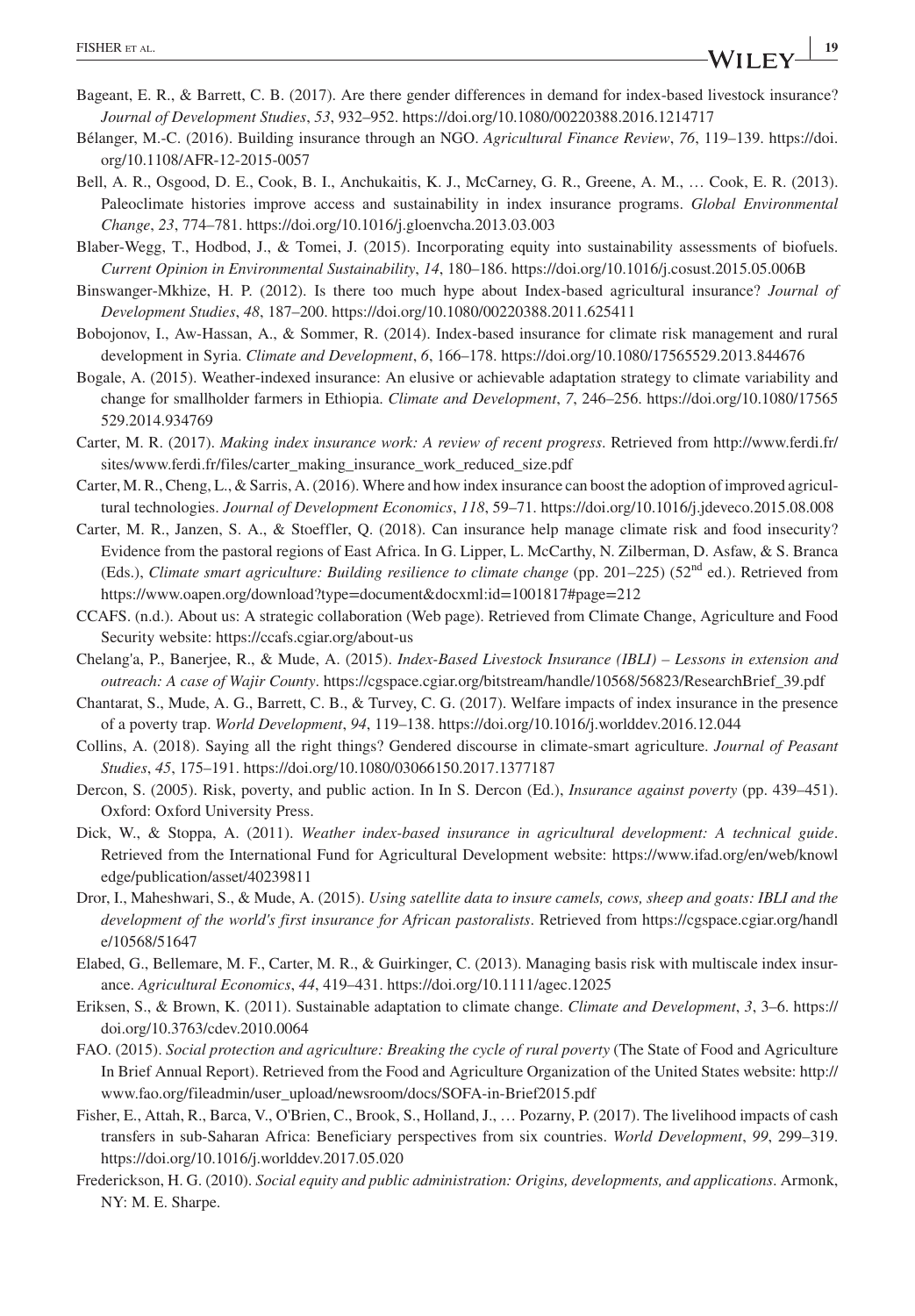- GIIF (2015a). *GIIF achievements in ACP Countries: Phase 1 (2010-2015)*. World Bank Group. Available at: [http://](http://www.indexinsuranceforum.org) [www.indexinsuranceforum.org](http://www.indexinsuranceforum.org)
- GIIF (2015b). *GIIF Zambia: Project description*. World Bank Group. [https ://www.index insur ancef orum.org/publi](https://www.index insur ancef orum.org/publi catio n/ giif-count ry-profi le-zambia) [catio n/giif-count ry-profi le-zambia](https://www.index insur ancef orum.org/publi catio n/ giif-count ry-profi le-zambia)
- Glaesener-Nasr, J. (2017). A debate on: The impact of climate change on microinsurance for smallholder farmers a debate between Daniel Clarke, Ulrich Hess and Panos Varangis. In *The state of microinsurance: Microinsurance solutions to address climate change* (pp. 24–31). Retrieved from [https://microinsurancenetwork.org/sites/default/](https://microinsurancenetwork.org/sites/default/files/State of Microinsurance 2017_Microinsurance Network.pdf) [files/State%20of%20Microinsurance%202017\\_Microinsurance%20Network.pdf](https://microinsurancenetwork.org/sites/default/files/State of Microinsurance 2017_Microinsurance Network.pdf)
- Goslinga, R. (2012, December 18). *Kilimo Salama, experiences from Kenya*. Presentation at Foundation for World Agriculture and Rurality/Pluriagri Conference on Insuring agricultural production: How can insurance be a tool for development? Retrieved from [https://www.fondation-farm.org/zoe/doc/farmpluriagri\\_coll2012\\_14h15\\_rgoslinga.](https://www.fondation-farm.org/zoe/doc/farmpluriagri_coll2012_14h15_rgoslinga.pdf) [pdf](https://www.fondation-farm.org/zoe/doc/farmpluriagri_coll2012_14h15_rgoslinga.pdf)
- Greatrex, H., Hansen, J., Garvin, S., Diro, R., Blakeley, S., Le Guen, M., & Osgood, D. (2015). Scaling up index insurance for smallholder farmers: Recent evidence and insights. *CCAFS Report*, *14*(14), 1–32.<https://doi.org/1904-9005>
- Guy, M. E., & McCandless, S. A. (2012). Social equity: Its legacy, its promise. *Public Administration Review*, *72*(S1), 5–13. <https://doi.org/10.1111/j.1540-6210.2012.02635.x>
- Haddad, L. (2015). Equity: Not only for idealists. *Development Policy Review*, *33*, 5–13. [https://doi.org/10.1111/](https://doi.org/10.1111/dpr.12089) [dpr.12089](https://doi.org/10.1111/dpr.12089)
- Hansen, J., Hellin, J., Rosenstock, T., Fisher, E., Cairns, J., Stirling, C., … Campbell, B. (2019). Climate risk management and rural poverty reduction. *Agricultural Systems*, *172*, 28–46.<https://doi.org/10.1016/j.agsy.2018.01.019>
- Hazell, P., Pomareda, C., & Valdes, A. (Eds.) (1986). *Crop insurance for agricultural development: Issues and experience*. Baltimore, MD: The Johns Hopkins University Press.
- Hazell, P., Sberro‐Kessler, R., & Varangis, P. (2017). *When and how should agricultural insurance be subsidized? Issues and good practices*. Retrieved from World Bank website: [http://documents.worldbank.org/curated/en/3305014988](http://documents.worldbank.org/curated/en/330501498850168402/When-and-How-Should-Agricultural-Insurance-be-Subsidized-Issues-and-Good-Practices) [50168402/When-and-How-Should-Agricultural-Insurance-be-Subsidized-Issues-and-Good-Practices](http://documents.worldbank.org/curated/en/330501498850168402/When-and-How-Should-Agricultural-Insurance-be-Subsidized-Issues-and-Good-Practices)
- Hellmuth, M. E., Osgood, D. E., Hess, U., Moorhead, A., & Bhojwani, H. (2009). *Index insurance and climate risk: Prospects for development and disaster management*. Retrieved from<https://hdl.handle.net/10568/932>
- Hess, U., & Hazell, P. (2016). *Innovations and emerging trends in agricultural insurance*. Retrieved from [http://www.](http://www.smefinanceforum.org/sites/default/files/post/files/513467_g20_agricultural_insurance.pdf) [smefinanceforum.org/sites/default/files/post/files/513467\\_g20\\_agricultural\\_insurance.pdf](http://www.smefinanceforum.org/sites/default/files/post/files/513467_g20_agricultural_insurance.pdf)
- Hess, U., & Syroka, J. (2005). *Weather-based insurance in Southern Africa: The case of Malawi*. Retrieved from World Bank website: [http://documents.worldbank.org/curated/en/818731468055789892/Weather-based-insurance](http://documents.worldbank.org/curated/en/818731468055789892/Weather-based-insurance-in-Southern-Africa-the-case-of-Malawi)[in-Southern-Africa-the-case-of-Malawi](http://documents.worldbank.org/curated/en/818731468055789892/Weather-based-insurance-in-Southern-Africa-the-case-of-Malawi)
- Howard, R. J., Tallontire, A. M., Stringer, L. C., & Marchant, R. A. (2016). *Which "fairness", for whom, and why?* An empirical analysis of plural notions of fairness in Fairtrade Carbon Projects, using Q methodology. *Environmental Science and Policy*, *56*, 100–109. <https://doi.org/10.1016/j.envsci.2015.11.009>
- IIF. (2017). ACRE/Syngenta Foundation for Sustainable Agriculture. Index Insurance Forum [Web page]. Retrieved from the Index Insurance Forum website: [https://www.indexinsuranceforum.org/project/acresyngenta-foundation](https://www.indexinsuranceforum.org/project/acresyngenta-foundation-sustainable-agriculture-kenya-rwanda-tanzania)[sustainable-agriculture-kenya-rwanda-tanzania](https://www.indexinsuranceforum.org/project/acresyngenta-foundation-sustainable-agriculture-kenya-rwanda-tanzania)
- Janzen, S. A., & Carter, M. R. (2013). *The impact of microinsurance on asset accumulation and human capital investments: Evidence from a drought in Kenya*. Retrieved from [https://microinsurancenetwork.org/groups/impact-micro](https://microinsurancenetwork.org/groups/impact-microinsurance-asset-accumulation-and-human-capital-investments-evidence-drought-kenya) [insurance-asset-accumulation-and-human-capital-investments-evidence-drought-kenya](https://microinsurancenetwork.org/groups/impact-microinsurance-asset-accumulation-and-human-capital-investments-evidence-drought-kenya)
- Jensen, N., & Barrett, C. (2017). Agricultural index insurance for development. *Applied Economic Perspectives and Policy*, *39*, 199–219. <https://doi.org/10.1093/aepp/ppw022>
- Jensen, N. D., Barrett, C. B., & Mude, A. (2014). Cash transfers and index insurance: A comparative analysis from northern Kenya. *Journal of Development Economics*, *129*, 14–28.<https://doi.org/10.1016/j.jdeveco.2017.08.002>
- Jensen, N., Barrett, C., & Mude, A. (2015, May). *The favourable impacts of Index‐Based Livestock Insurance: Evaluation results from Ethiopia and Kenya* (ILRI Research Brief No. 52). Retrieved from [https://cgspace.cgiar.](https://cgspace.cgiar.org/handle/10568/66652) [org/handle/10568/66652](https://cgspace.cgiar.org/handle/10568/66652)
- Jones, H. (2009). *Equity in development: Why it is important and how to achieve it* (ODI Working Paper No. 331). Retrieved from the Overseas Development Institute website: [https://www.odi.org/sites/odi.org.uk/files/odi-assets/](https://www.odi.org/sites/odi.org.uk/files/odi-assets/publications-opinion-files/4577.pdf) [publications-opinion-files/4577.pdf](https://www.odi.org/sites/odi.org.uk/files/odi-assets/publications-opinion-files/4577.pdf)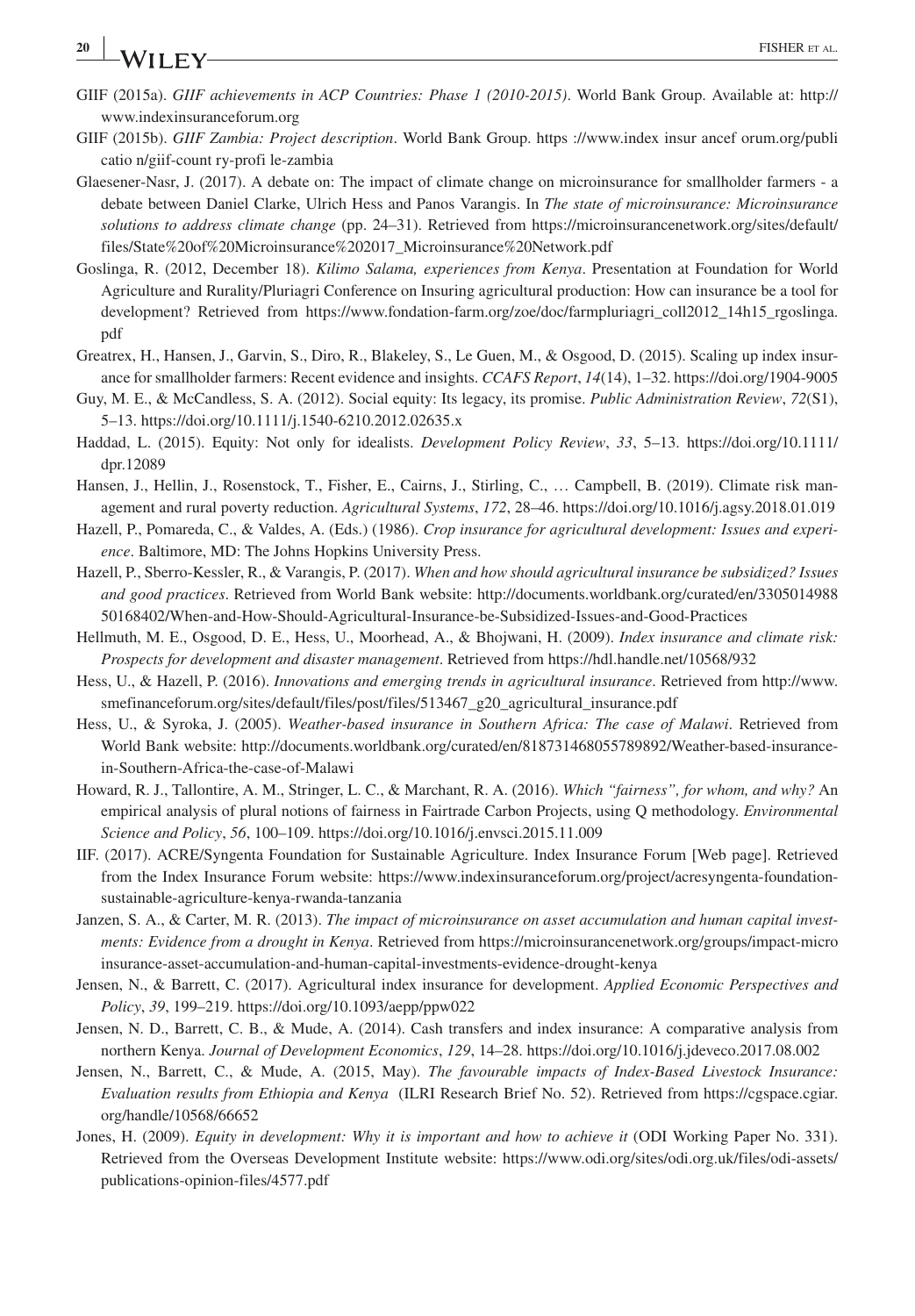- Madajewicz, M., Tsegay, A. H., & Lee, R. (2017). *Managing risks in smallholder agriculture: The impacts of R4 on livelihoods in Tigray, Ethiopia from 2012 to 2016*. Retrieved from [http://p4arm.org/app/uploads/2018/07/R4\\_Ethio](http://p4arm.org/app/uploads/2018/07/R4_Ethiopia_Impact_Evaluation_Report_2012-2016_2yOZSeM.pdf) [pia\\_Impact\\_Evaluation\\_Report\\_2012-2016\\_2yOZSeM.pdf](http://p4arm.org/app/uploads/2018/07/R4_Ethiopia_Impact_Evaluation_Report_2012-2016_2yOZSeM.pdf)
- Maidment, R. I., Grimes, D., Black, E., Tarnavsky, E., Young, M., Greatrex, H., … Alcántara, E. M. U. (2017). A new, long‐term daily satellite‐based rainfall dataset for operational monitoring in Africa. *Scientific Data*, *4*, 170063. [https](https://doi.org/10.1038/sdata.2017.63) [://doi.org/10.1038/sdata.2017.63](https://doi.org/10.1038/sdata.2017.63)
- Marr, A., Winkel, A., van Asseldonk, M., Lensink, R., & Bulte, E. (2016). Adoption and impact of index-insurance and credit for smallholder farmers in developing countries. *Agricultural Finance Review*, *76*, 94–118. [https://doi.](https://doi.org/10.1108/AFR-11-2015-0050) [org/10.1108/AFR-11-2015-0050](https://doi.org/10.1108/AFR-11-2015-0050)
- McDermott, M., Mahanty, S., & Schreckenberg, K. (2013). Examining equity: A multidimensional framework for assessing equity in payments for ecosystem services. *Environmental Science and Policy*, *33*, 416–427. [https://doi.](https://doi.org/10.1016/j.envsci.2012.10.006) [org/10.1016/j.envsci.2012.10.006](https://doi.org/10.1016/j.envsci.2012.10.006)
- Miranda, M. J., & Farrin, K. (2012). Index insurance for developing countries. *Applied Economic Perspectives and Policy*, *34*, 391–427. <https://doi.org/10.1093/aepp/pps031>
- Müller, B., Johnson, L., & Kreuer, D. (2017). Maladaptive outcomes of climate insurance in agriculture. *Global Environmental Change*, *46*, 23–33. <https://doi.org/10.1016/j.gloenvcha.2017.06.010>
- Neufeldt, H., Jahn, M., Campbell, B. M., Beddington, J. R., DeClerck, F., De Pinto, A., … Zougmoré, R. (2013). Beyond climate‐smart agriculture: Toward safe operating spaces for global food systems. *Agriculture & Food Security*, *2*(1), 12.<https://doi.org/10.1186/2048-7010-2-12>
- Pascual, U., Phelps, J., Garmendia, E., Brown, K., Corbera, E., Martin, A., … Muradian, R. (2014). Social equity matters in payments for ecosystem services. *BioScience*, *64*, 1027–1036.<https://doi.org/10.1093/biosci/biu146>
- Peterson, N. D., & Osgood, D. (2016). Insuring the rain as climate adaptation in an Ethiopian agricultural community. In S. A. Crate and M. Nuttall (Eds.), *Anthropology and climate change: From actions to transformations* (2nd ed.) (pp. 373–387). Abingdon: Routledge.
- Rawls, J. (1971). *A theory of justice*. Cambridge, MA: Harvard University Press.
- Reeves, J. (2017). *The wrong model for resilience: How G7‐backed drought insurance failed Malawi, and what we must learn from it*. Retrieved from the ActionAid website: [https://actionaid.org/sites/default/files/the\\_wrong\\_model\\_for\\_](https://actionaid.org/sites/default/files/the_wrong_model_for_resilience_final_230517.pdf) [resilience\\_final\\_230517.pdf](https://actionaid.org/sites/default/files/the_wrong_model_for_resilience_final_230517.pdf)
- Ribeiro, P. C. (2017). Rethinking agricultural insurance: Lessons learnt from the Agriculture and Climate Risk Enterprise (ACRE) Africa. In *The state of microinsurance: Microinsurance solutions to address climate change* (pp. 22–23). Retrieved from [https://microinsurancenetwork.org/sites/default/files/State%20of%20Microinsurance%20](https://microinsurancenetwork.org/sites/default/files/State of Microinsurance 2017_Microinsurance Network.pdf) [2017\\_Microinsurance%20Network.pdf](https://microinsurancenetwork.org/sites/default/files/State of Microinsurance 2017_Microinsurance Network.pdf)
- Ricome, A., Affholder, F., Gérard, F., Muller, B., Poeydebat, C., Quirion, P., & Sall, M. (2017). Are subsidies to weather-index insurance the best use of public funds? A bio-economic farm model applied to the Senegalese groundnut basin. *Agricultural Systems*, *156*, 149–176.<https://doi.org/10.1016/j.agsy.2017.05.015>
- Schaefer, L., & Waters, E. (2016). Climate risk insurance for the poor and vulnerable: How to effectively implement the pro‐poor focus of InsuResilience. Retrieved from [http://www.climate-insurance.org/fileadmin/mcii/documents/](http://www.climate-insurance.org/fileadmin/mcii/documents/MCII_2016_CRI_for_the_Poor_and_Vulnerable_full_study_lo-res.pdf) [MCII\\_2016\\_CRI\\_for\\_the\\_Poor\\_and\\_Vulnerable\\_full\\_study\\_lo-res.pdf](http://www.climate-insurance.org/fileadmin/mcii/documents/MCII_2016_CRI_for_the_Poor_and_Vulnerable_full_study_lo-res.pdf)
- Sen, A. (1992). *Inequality reexamined*. Oxford: Oxford University Press.
- Sibiko, K. W. (2016). *Economics of weather index‐based insurance: Analysis of smallholder farmers. Preferences and the impact of insurance on productivity in Kenya*. (Unpublished doctoral thesis). University of Nairobi, Kenya.
- Sikor, T. (Ed.). (2013). *The justices and injustices of ecosystems services*. Abingdon: Routledge.
- Sikor, T., Fisher, J., Few, R., Martin, A., & Zeitoun, M. (2013). The justices and injustices of ecosystem services. In T. Sikor (Ed.), *The justices and injustices of ecosystems services* (pp. 24–28). Abingdon: Routledge.
- Syngenta (n.d.) *Agricultural Insurance East Africa*. Retrieved from [https://www.syngentafoundation.org/agricultur](https://www.syngentafoundation.org/agricultural-insurance-east-africa) [al-insurance-east-africa](https://www.syngentafoundation.org/agricultural-insurance-east-africa)
- Takahashi, K., Ikegami, M., Sheahan, M., & Barrett, C. B. (2016). Experimental evidence on the drivers of index‐based livestock insurance demand in Southern Ethiopia. *World Development*, *78*, 324–340. [https://doi.org/10.1016/j.world](https://doi.org/10.1016/j.worlddev.2015.10.039) [dev.2015.10.039](https://doi.org/10.1016/j.worlddev.2015.10.039)
- Taye, M, Banerjee, R., Wandera, B., & Mude, A. (2018). *Creating resilience through Index Based Livestock Insurance (IBLI): Insights from Ethiopia*. Retrieved from <https://cgspace.cgiar.org/handle/10568/91008>